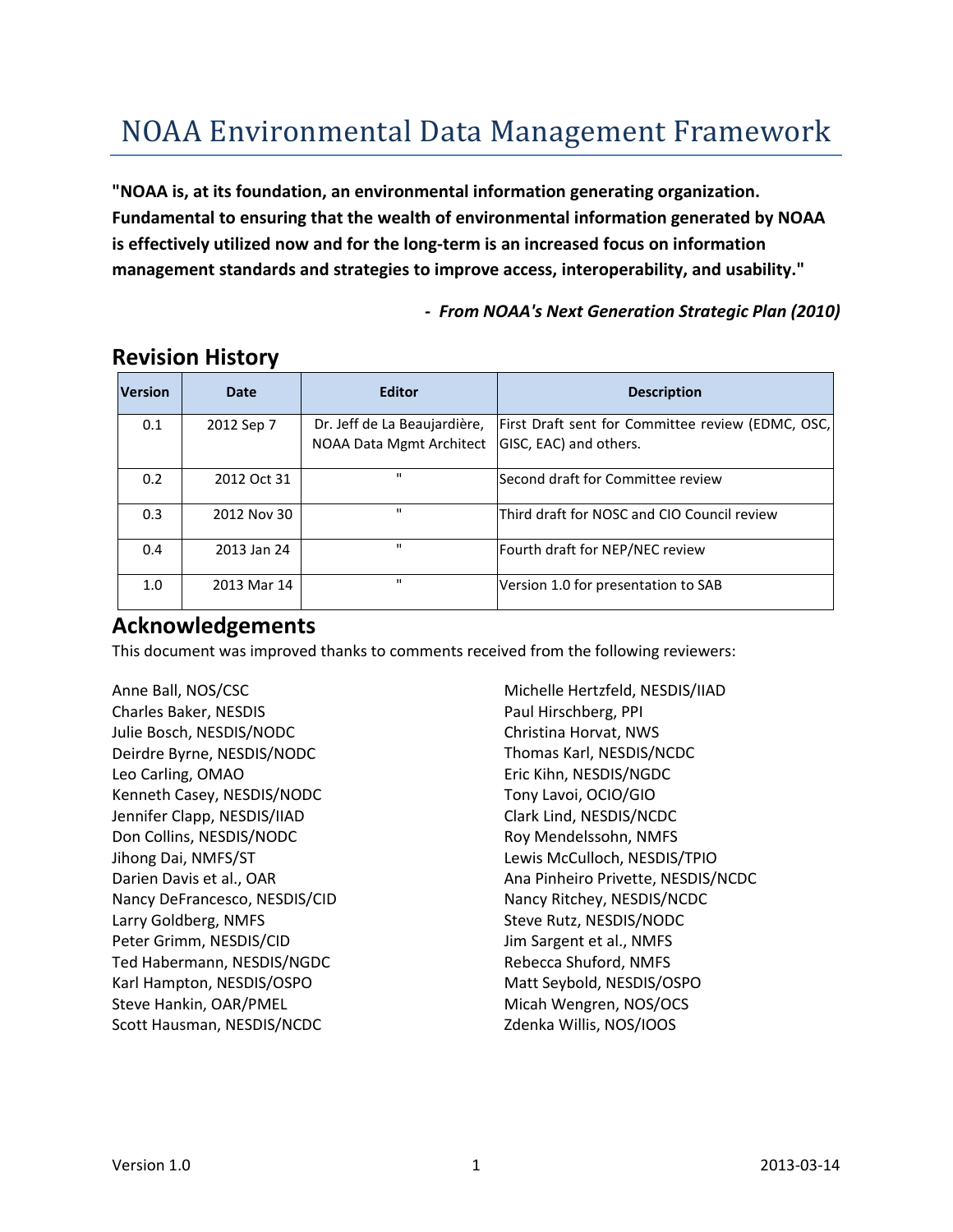# **Table of Contents**

<span id="page-1-0"></span>

| 1.     |                                         |  |  |  |
|--------|-----------------------------------------|--|--|--|
| 1.1.   |                                         |  |  |  |
| 1.2.   |                                         |  |  |  |
| 1.3.   | Data Management Target State5           |  |  |  |
| 2.     | The Environmental Data                  |  |  |  |
|        |                                         |  |  |  |
| 2.1.   |                                         |  |  |  |
| 2.1.1. |                                         |  |  |  |
| 2.1.2. | Long-Term Preservation9                 |  |  |  |
| 2.1.3. |                                         |  |  |  |
| 2.1.4. |                                         |  |  |  |
| 2.2.   |                                         |  |  |  |
| 2.2.1. | NOAA bodies with policy or technical    |  |  |  |
|        |                                         |  |  |  |
| 2.2.2. | NOAA policies and documents relating to |  |  |  |
|        |                                         |  |  |  |
| 2.2.3. | National or inter-agency policies and   |  |  |  |
|        |                                         |  |  |  |
| 2.2.4. | External Coordination 13                |  |  |  |
| 2.2.5. | Monitoring and Enforcement14            |  |  |  |
| 2.3.   |                                         |  |  |  |
| 2.3.1. |                                         |  |  |  |
| 2.3.2. |                                         |  |  |  |
| 2.3.3. |                                         |  |  |  |
| 2.4.   |                                         |  |  |  |
| 2.5.   |                                         |  |  |  |
| 2.5.1. |                                         |  |  |  |
| 2.5.2. | Service-Based Approach17                |  |  |  |
| 2.5.3. | Designing for Flexibility 19            |  |  |  |
| 2.6.   |                                         |  |  |  |

| 3.                              | The Data Lifecycle  20               |  |  |
|---------------------------------|--------------------------------------|--|--|
| 3.1.                            | Planning and Production Activities22 |  |  |
| 3.2.                            | Data Management Activities 23        |  |  |
| 3.2.1.                          |                                      |  |  |
| 3.2.2.                          |                                      |  |  |
| 3.2.3.                          |                                      |  |  |
| 3.2.4.                          |                                      |  |  |
| 3.2.5.                          |                                      |  |  |
| 3.2.6.                          |                                      |  |  |
| 3.2.7.                          | Preservation and Stewardship 26      |  |  |
| 3.2.8.                          |                                      |  |  |
| 3.2.9.                          |                                      |  |  |
| 3.3.                            |                                      |  |  |
| 4.                              |                                      |  |  |
| Appendix A: Recommendations  30 |                                      |  |  |
| Appendix B: Abbreviations 32    |                                      |  |  |
| Appendix C: Cloud Computing 33  |                                      |  |  |
| Appendix D: References 35       |                                      |  |  |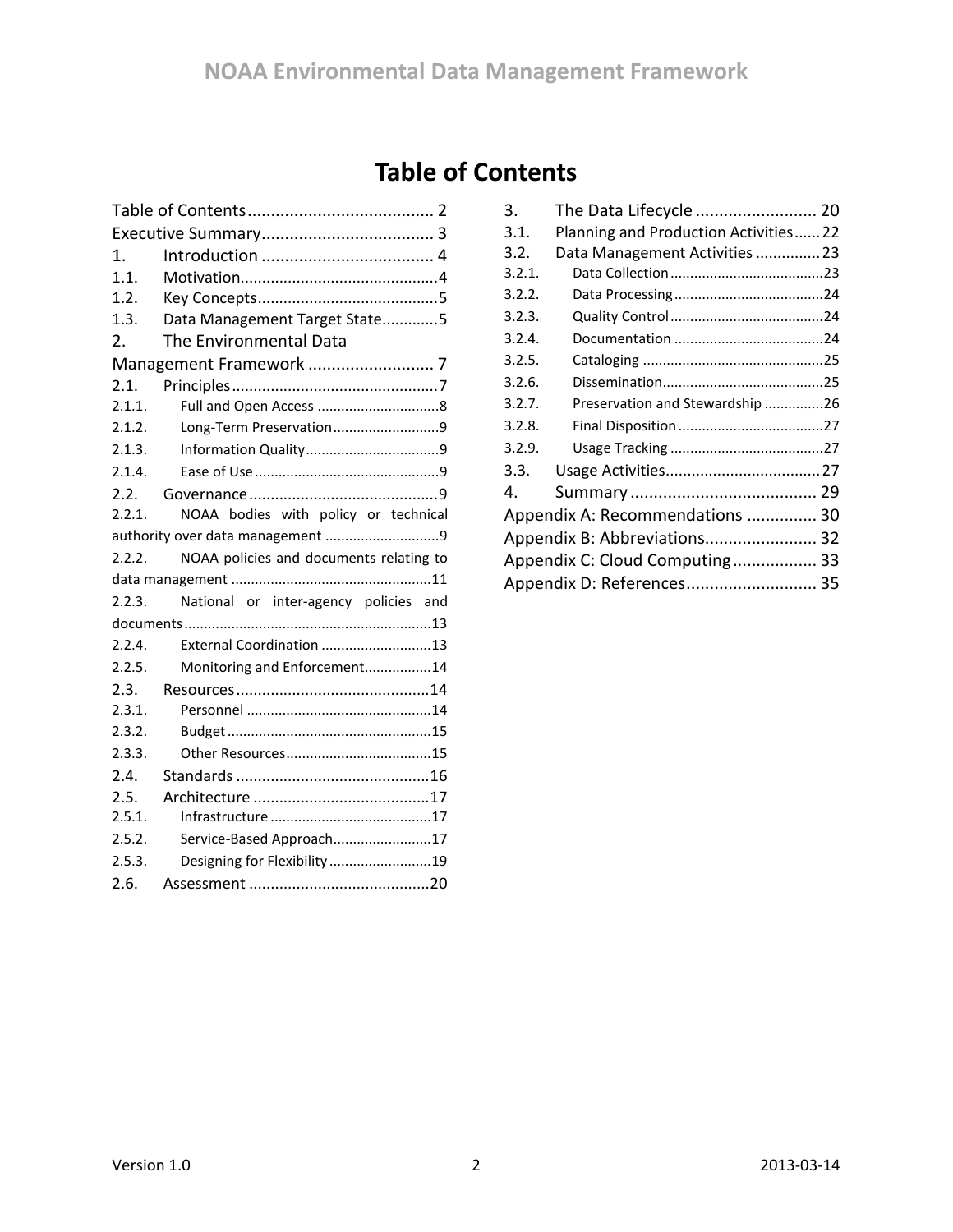# <span id="page-2-0"></span>**Executive Summary**

This Environmental Data Management Framework defines and categorizes the policies, requirements, activities, and technical considerations relevant to the management of observational data and derived products by the US National Oceanic and Atmospheric Administration (NOAA). These data are an irreplaceable national resource that must be well-documented, discoverable, accessible, and preserved for future use. This Framework recommends that environmental data management (EDM) activities be coordinated across the agency, properly defined, and adequately resourced in order to ensure the usability, quality, and preservation of NOAA data.

The NOAA EDM Framework includes Principles, Governance, Resources, Standards, Architecture, and Assessment that apply broadly to many classes of data. The concept of the Data Lifecycle is introduced and separated into planning and production, data management, and data usage activities. Relevant NOAA policies, procedures, and groups are highlighted. Specific recommendations are enumerated in an Appendix.

The EDM Framework was developed in response to a recommendation from NOAA's Science Advisory Board (SAB) at their Spring 2012 meeting.<sup>[\\*](#page-2-1)</sup> The transmittal letter from SAB Chair Raymond J. Ban to NOAA Administrator Dr Jane Lubchenco refers to "the urgent need to establish a NOAA-wide Environmental Data Management Framework ... that incorporates both access and archive elements of data management" in order to "integrate disparate environmental data management initiatives into an enterprise-wide environmental data management system meeting NOAA's critical mission requirements as well as those of its constituents and users, over the long term."

<span id="page-2-1"></span><sup>\*</sup> http://www.sab.noaa.gov/Reports/Reports.html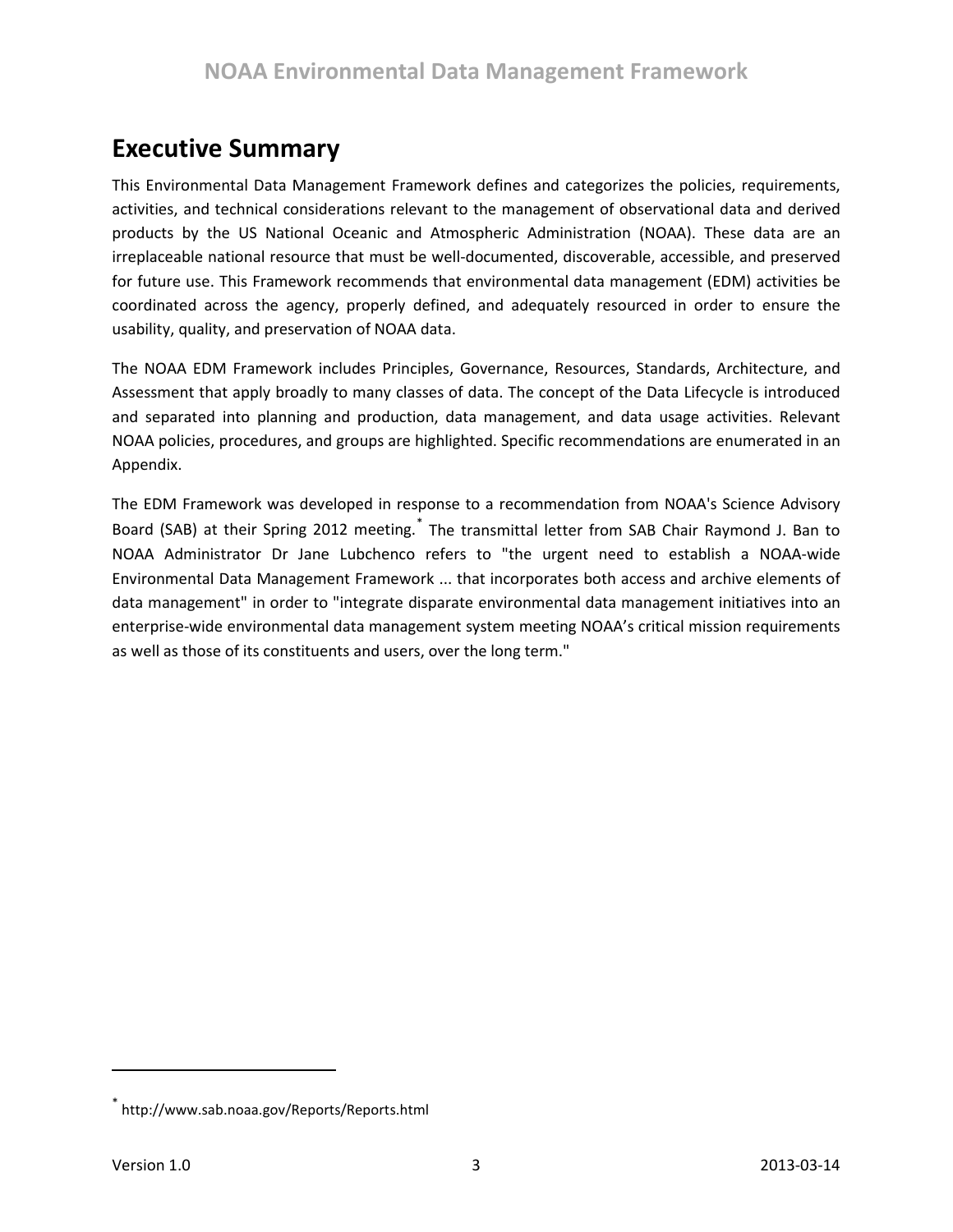# <span id="page-3-0"></span>**1. Introduction**

# <span id="page-3-1"></span>**1.1. Motivation**

Accurate, timely, and comprehensive observations of the Earth and its surrounding space are critical to support government decisions and policies, scientific research, and the economic, environmental, and public health of the United States. Earth observations are typically produced for one specific purpose - sometimes at great cost -- but are often useful for other purposes as well. It is important that these observations be managed and preserved such that all potential users can find, evaluate, understand, and utilize these data. The range of scientific and observation efforts at NOAA, and the resulting magnitude of data collections and diversity of data types, requires a systematic approach to data management that is broadly applicable yet can be tailored to particular needs.

This document establishes a conceptual Environmental Data Management (EDM) Framework of policies, organizational practices, and technical considerations to support effective and continuing access to Earth observations and derived products. The EDM Framework clarifies the expectations and requirements for NOAA projects and personnel involved in the funding, collection, processing, stewardship, and dissemination of environmental data. The goals of the Framework are (1) to promote a common understanding of data management policies and activities across NOAA, (2) to maximize the likelihood that environmental data are discoverable, accessible, well-documented, and preserved for future use, and (3) to encourage the development and use of uniform tools and practices across NOAA for handling environmental data. This Framework should guide and inform the development of program-specific data management plans and other NOAA activities to improve data management. Specific recommendations for activities in support of these goals are enumerated in Appendix A.

The NOAA Environmental Data Management Framework builds on ideas and recommendations from NOAA's *Next Generation Strategic Plan* (1), NOAA Administrative Order (NAO) 212-15 (2), the National Research Council (NRC) study *Environmental Data Management at NOAA* (3), the White House Office and Science and Technology Policy (OSTP) Interagency Working Group on Digital Data (IWGDD) report *Harnessing the Power of Digital Data: Taking the Next Step* (4), the US Group on Earth Observations (USGEO) *Exchanging Data for Societal Benefit* (5), the U.S. Chief Information Officer's *25 Point Implementation Plan to Reform Federal Information Technology Management* (6), and Open Government initiatives such as Data.gov. This Framework is also very well aligned with the draft US Office of Management and Budget (OMB) memorandum on "Managing Government Information as an Asset throughout its Life Cycle to Promote Interoperability and Openness."<sup>[\\*](#page-3-2)</sup>

The NOAA EDM Framework was developed in response to a recommendation from NOAA's Science Advisory Board (SAB) at their March 2012 meeting. This Framework will be used and updated by NOAA's Environmental Data Management Committee (EDMC). EDMC activities, recommendations and directives

<span id="page-3-2"></span> $\sigma$  Draft circulated for NOAA review the week of 2012-11-26; issuance date to be determined.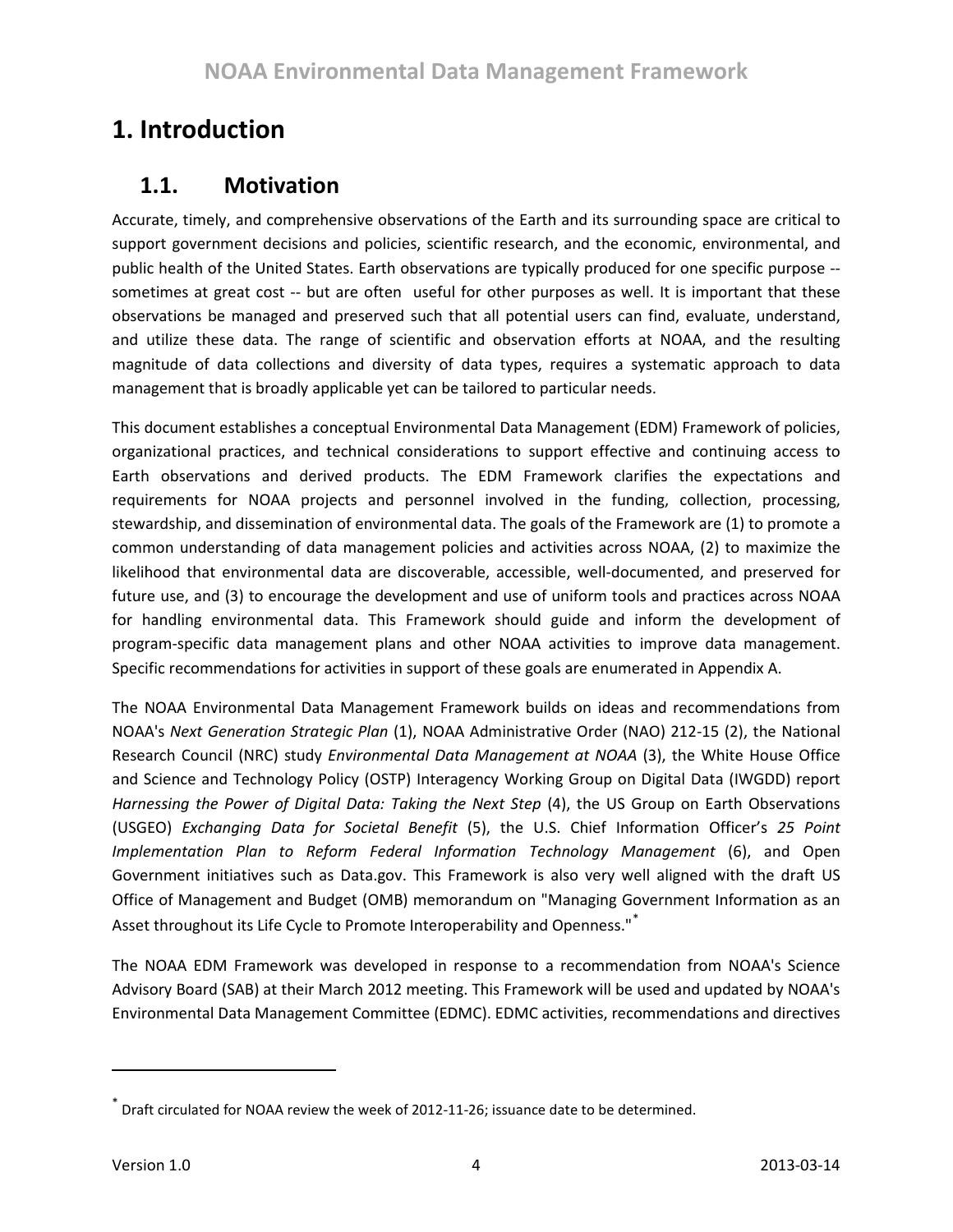will be characterized in terms of the Framework. EDMC will periodically revise the Framework as needed. Concerns should be addressed to the EDMC Chair or Principal members.<sup>[\\*](#page-4-2)</sup>

# <span id="page-4-0"></span>**1.2. Key Concepts**

Note: A list of acronyms may be found in [Appendix B: Abbreviations.](#page-31-0)

**Environmental Data**: NAO 212-15 defines environmental data as "recorded and derived observations and measurements of the physical, chemical, biological, geological, and geophysical properties and conditions of the oceans, atmosphere, space environment, sun, and solid earth, as well as correlative data, such as socioeconomic data, related documentation, and metadata." For the purposes of this document, we use the terms "data" and "environmental data" interchangeably. This Framework focuses primarily on observations and derived products rather than numerical model outputs, but the latter are mentioned in several contexts. Non-digital media such as audio recordings or photographs are discussed only in the context of data rescue (see Section [3.2.7\)](#page-25-0). Published papers, preserved geological or biological samples, and non-environmental data (personnel, budget, etc.) are outside the scope of this EDM Framework.

**NOAA Data:** Data collected directly by a NOAA entity or directly funded by a NOAA entity are the primary focus of this Framework. However, the NOAA National Data Centers archive data from a wide range of non-NOAA sources (e.g., international partners, commercial businesses, educational institutions and other federal agencies). Furthermore, many NOAA entities use data from non-NOAA sources to develop products. Some categories of externally-produced data may therefore need to be managed in the same manner as purely NOAA data.

**Observing System:** Strictly speaking, an observing system is a set of one or more platforms (such as a satellite, buoy, radar, fixed instrument platform, ship, airplane, or autonomous vehicle), each containing one or more sensors. More generally, some observations may be completely or fully manual and involve human observations or sample gathering. This document uses the term "observing system" in a general sense and applies to both automatic and human observations.

# <span id="page-4-1"></span>**1.3. Data Management Target State**

[Figure 1](#page-5-0) illustrates conceptually the desired target state of NOAA data management activities. Not all activities are illustrated in this diagram, but it is useful as a high-level concept. The NOAA EDM Framework is intended to help guide NOAA activities toward such a target state. The modest expectations of this target state are appropriate for the medium term, and do not reflect the possible inclusion of advanced technologies in the longer term. Some NOAA datasets are nearly at this target state, but others are not; an assessment (see Section [2.6\)](#page-19-0) will assist in determining the gaps. The Directive documents mentioned here, some of which are in preparation, are discussed more fully in Sectio[n 2.2.2.](#page-10-0)

<span id="page-4-2"></span><https://www.nosc.noaa.gov/EDMC/>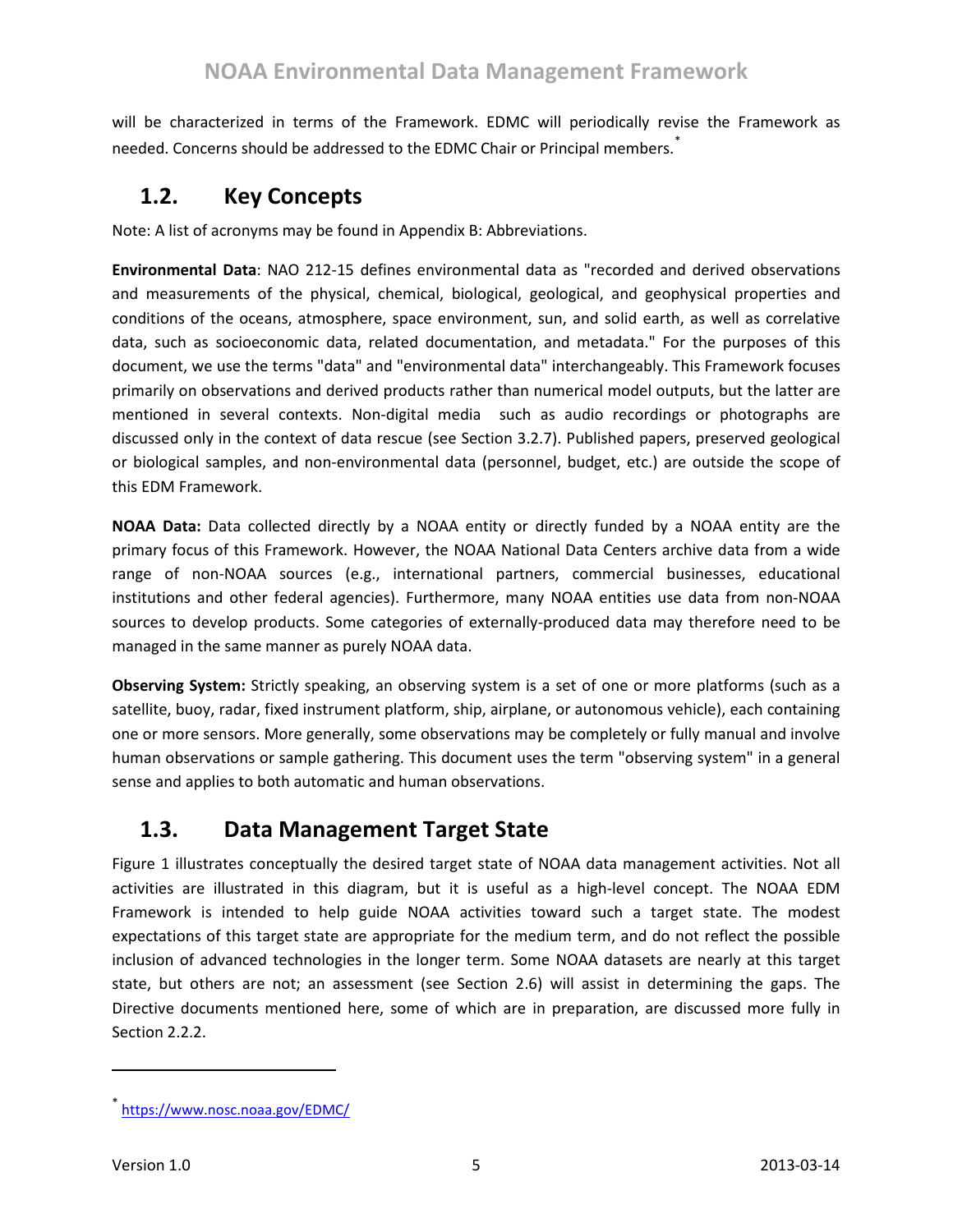Experimental observing systems might not achieve this target state, but should be aware of it to avoid decisions that would hinder its realization as the program matures or becomes operational. New program starts and technology refresh points should be taken as opportunities to maximize compatibility with the goals described in this Framework.



#### <span id="page-5-0"></span>**Figure 1: Conceptual overview of the desired target state of NOAA data management activities. Not all activities are illustrated. The numbers correspond to steps in the walk-through below.**

Walk-through starting at the upper left of [Figure 1:](#page-5-0)

- 1. Requirements for observational data are established by agency leadership and guide data producers in determining what NOAA observing systems to develop and deploy, and from what non-NOAA systems to acquire data.
- 2. Advanced planning based on the NOAA Data Management Planning directive addresses how the observed or acquired data will be handled and preserved.
- 3. Data producers generate data, and in accordance with the Data Documentation directive also ensure the creation of associated metadata that explains the nature, origin and quality of the data. This step implicitly includes quality control and product generation, which are not shown for simplicity.
- 4. Data are transmitted in near-real-time to operational data users.
- 5. Data are also made discoverable and accessible for other users via standardized online services per the Data Access directive.
- 6. Data and metadata are sent to a NOAA National Data Center (or other approved Archive facility) for long-term preservation.
- 7. Datasets are assigned a persistent identifier (ID) by the Data Center in accordance with the Data Citation directive.
- 8. The Data Center offers access and discovery of archived data using services compatible with those offered by the original data producers.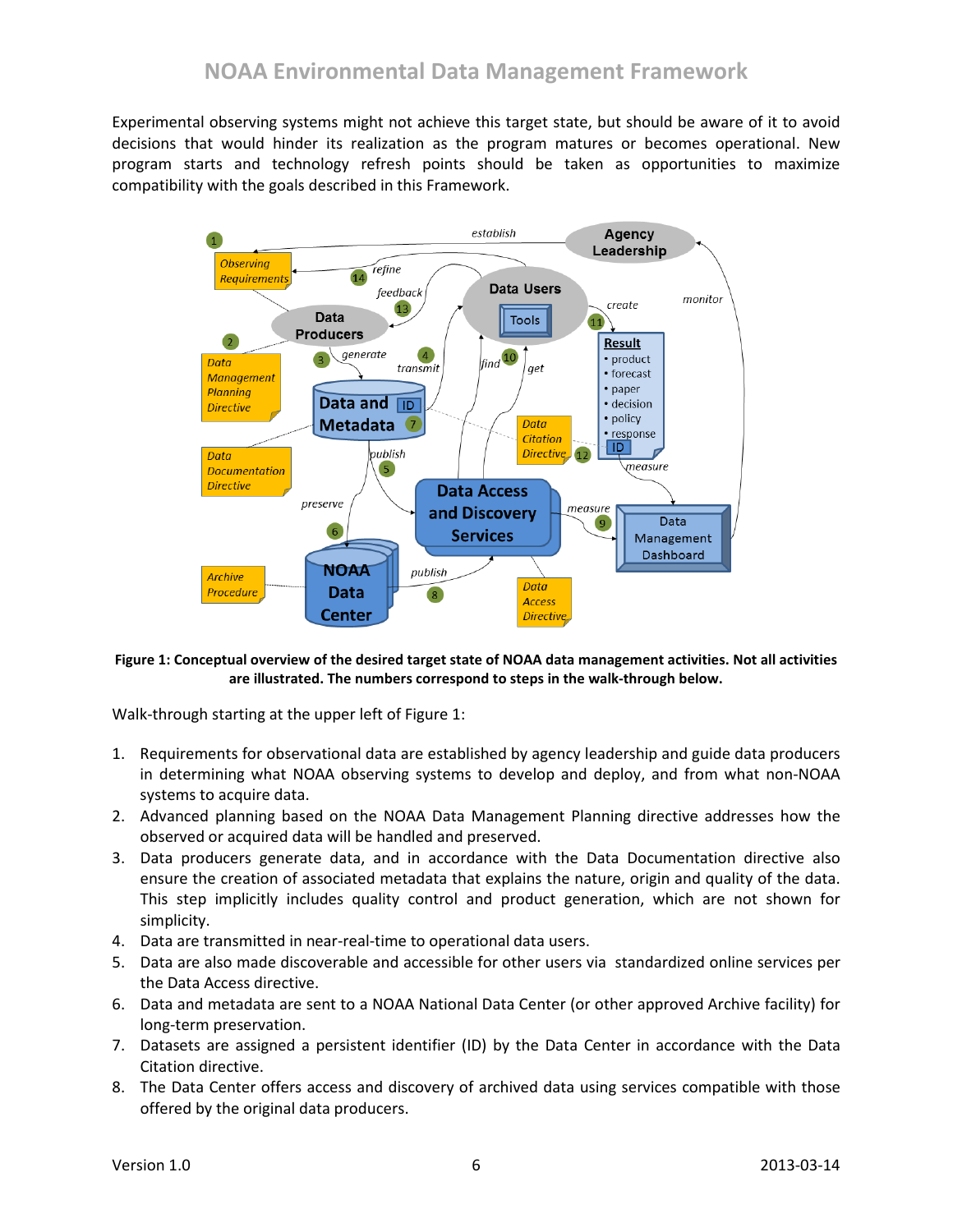- 9. A Data Management Dashboard automatically measures statistics from metadata records and catalog holdings to enable leadership to assess the status of, and observe improvements in, data access, documentation, and preservation.
- 10. Data Users both in and out of NOAA can employ the software Tools of their choice to find, retrieve and decode data because NOAA metadata and services are well-defined and functional.
- 11. Users employ NOAA data to create a result such as a derived information product, forecast, scientific paper, decision, policy, or incident response.
- 12. The User can cite the data used by referencing its ID, so the agency can track usage and provide credit to data producers and managers.
- 13. Users have the opportunity to provide feedback regarding data quality and other attributes.
- 14. Finally, Users help refine the requirements for new or improved observations.

# <span id="page-6-0"></span>**2. The Environmental Data Management Framework**

The basic elements of the Environmental Data Management Framework are illustrated in [Figure 2.](#page-6-2) The EDM Framework includes Principles, Governance, Resources, Standards, Architecture, and Assessment that apply broadly to many classes of data, and individual Data Lifecycles for particular data collections. This Section discusses the over-arching themes. Section [3](#page-19-1) introduces the concept of the Data Lifecycle and discusses the interrelated activities that occur during the life of a particular dataset.



<span id="page-6-2"></span>

# <span id="page-6-1"></span>**2.1. Principles**

The following basic principles generally apply to all NOAA environmental data, though there may be exceptions for particular datasets on a case-by-case basis (such as proprietary or confidential data).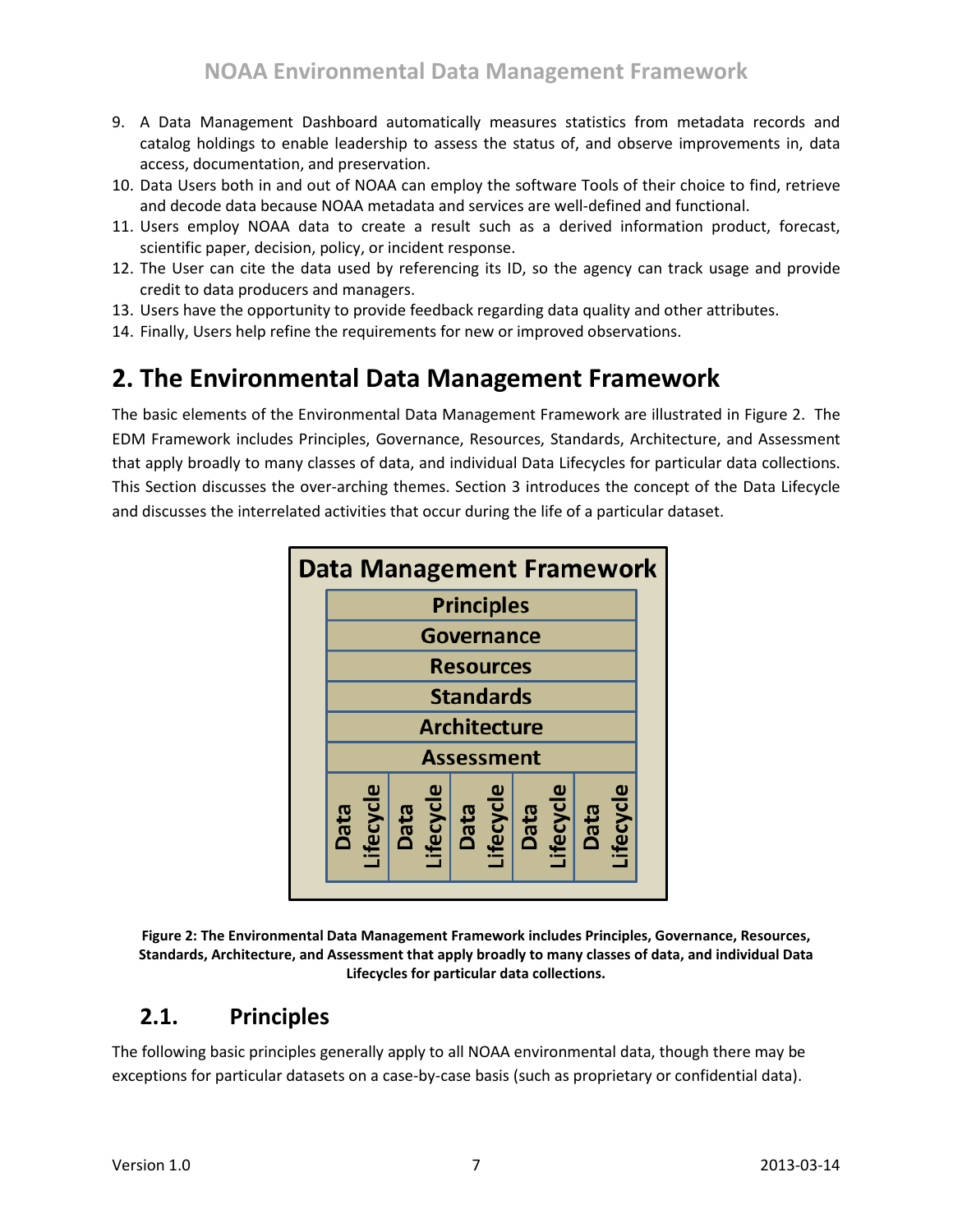**Full and Open Access:** NOAA data should be made fully and openly available to all users promptly, in a non-discriminatory manner, and free of charge (or at minimum cost).

**Long-Term Preservation:** NOAA data should be managed as an asset and preserved for future use.

**Information Quality:** NOAA data should be well documented and of known quality.

**Ease of Use:** NOAA observations should be transformed into relevant products for end users that are made discoverable and accessible online using interoperable services and standardized formats to encourage the broadest possible use.

<span id="page-7-0"></span>These principles are further explained in the following subsections.

## **2.1.1. Full and Open Access**

In general, data managed or paid for using federal funds should be available to the public as soon as possible after collection, in a non-discriminatory manner, and at minimum cost. It is not necessary to distribute data to the public directly from the operational data processing systems as long as data are made available at an appropriate point downstream. Exceptions to this principle should be rare and explicitly justified on a case-by-case basis. (For example, data may contain confidential or personallyidentifiable information; data purchased from commercial vendors may not be redistributable; data distribution may be restricted by Memorandum or other agreement; open access may not apply to every part of a satellite data stream handled by NOAA because we may be operating satellites owned by other organizations or there may be NOAA instruments on non-NOAA satellites.)

- **Timeliness**: NOAA data should be made publicly available with minimum time delay after capture. The timeliness may not be the same in all cases -- for example, routine, ongoing observations by automated sensors will be more promptly available than the results of sporadic, labor-intensive data collection. Data calibration, processing, and quality control processes should be automated whenever possible to minimize any delays. In limited circumstances, some scientific investigations may permit a temporary data hold (typically not more than 1-2 years) before distribution.
- **Non-discrimination**: NOAA data should be made publicly available to the widest community possible. NOAA data should be approved for general release and distributed in a manner that does not unfairly hinder access unless a specific exemption has been granted. Possible exceptions to open access include data whose public dissemination is prohibited by law (e.g., personally identifiable or proprietary information), by commercial agreement, or for reasons of national security (e.g., classified information).
- **Minimum cost**: NOAA data should be made available free of charge to the greatest extent possible, and certainly free of profit. Data should be made available and accessible online via web services or other internet-based mechanisms whenever possible. In limited circumstances, the cost of reproduction may be charged to the user when it is necessary to ship data on physical media or when specialized or certified products must be created to satisfy a particular request.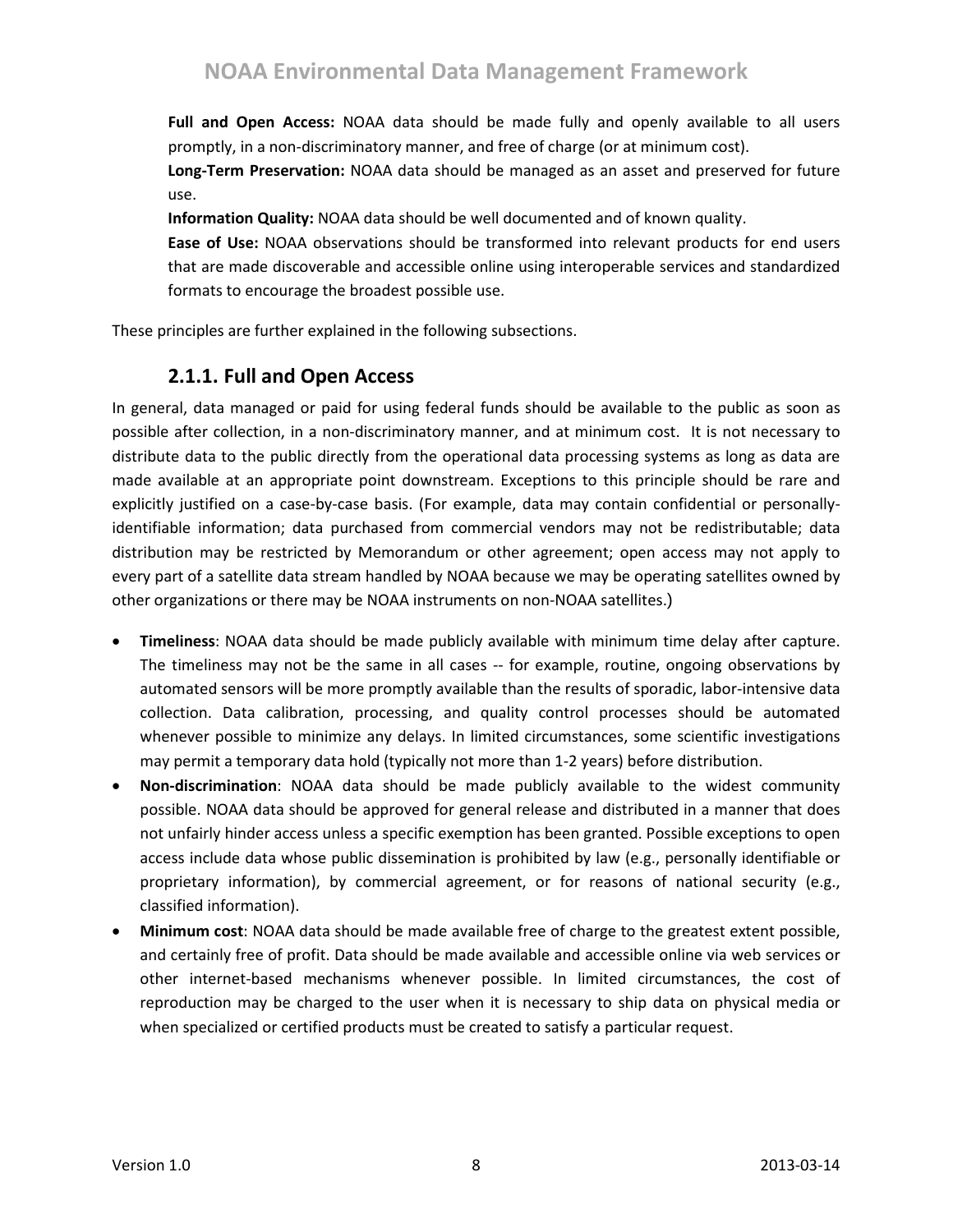### **2.1.2. Long-Term Preservation**

<span id="page-8-0"></span>Earth observations are not reproducible after the moment of measurement has passed, and are often acquired using costly technologies such as satellites, ships, aircraft, advanced sensors, open-ocean buoys, autonomous vehicles, and human observers. These observations should be managed as agency and national assets, preserved for future use, and protected from unintended or malicious modification. Data should not only be preserved in their original form but should be actively stewarded to ensure continuing usability.

### **2.1.3. Information Quality**

<span id="page-8-1"></span>Environmental data and metadata should be of known quality, and ideally of good quality. Explanations of quality control (QC) processes, and the resulting quality assessment itself, should be included or referenced in data documentation. See Sections [3.2.3](#page-23-2) and [3.2.4](#page-23-2) for further information regarding QC and Data Documentation.

Raw data may be distributed in (near) real time before QC and documentation have been completed, but it must be clearly communicated to prospective users that the quality may not be known when data are provided on an "as-is" basis.

### **2.1.4. Ease of Use**

<span id="page-8-2"></span>To encourage the broadest possible use of NOAA data, users should be able to find observations and derived products easily through search engines, catalogs, web portals, or other means. Data should typically be made available and accessible via web services or other internet-based mechanisms rather than by shipping physical media or by establishing dedicated or proprietary linkages. These services should comply with non-proprietary interoperability specifications for geospatial data. Data should be offered in formats that are known to work with a broad range of scientific or decision-support tools. Common vocabularies, semantics, and data models should be employed. Feedback from users should be gathered and should guide usability improvements. Users should be able to unambiguously cite datasets, both for later reuse and to provide credit and traceability to the originator. These topics are discussed in more detail in Sections [3.2](#page-22-0) an[d 3.3.](#page-26-2)

## <span id="page-8-4"></span><span id="page-8-3"></span>**2.2. Governance**

# **2.2.1. NOAA bodies with policy or technical authority over data management**

[Figure 3](#page-9-0) illustrates the agency bodies that play a direct role in governance of environmental data management at NOAA. We discuss their activities in this section.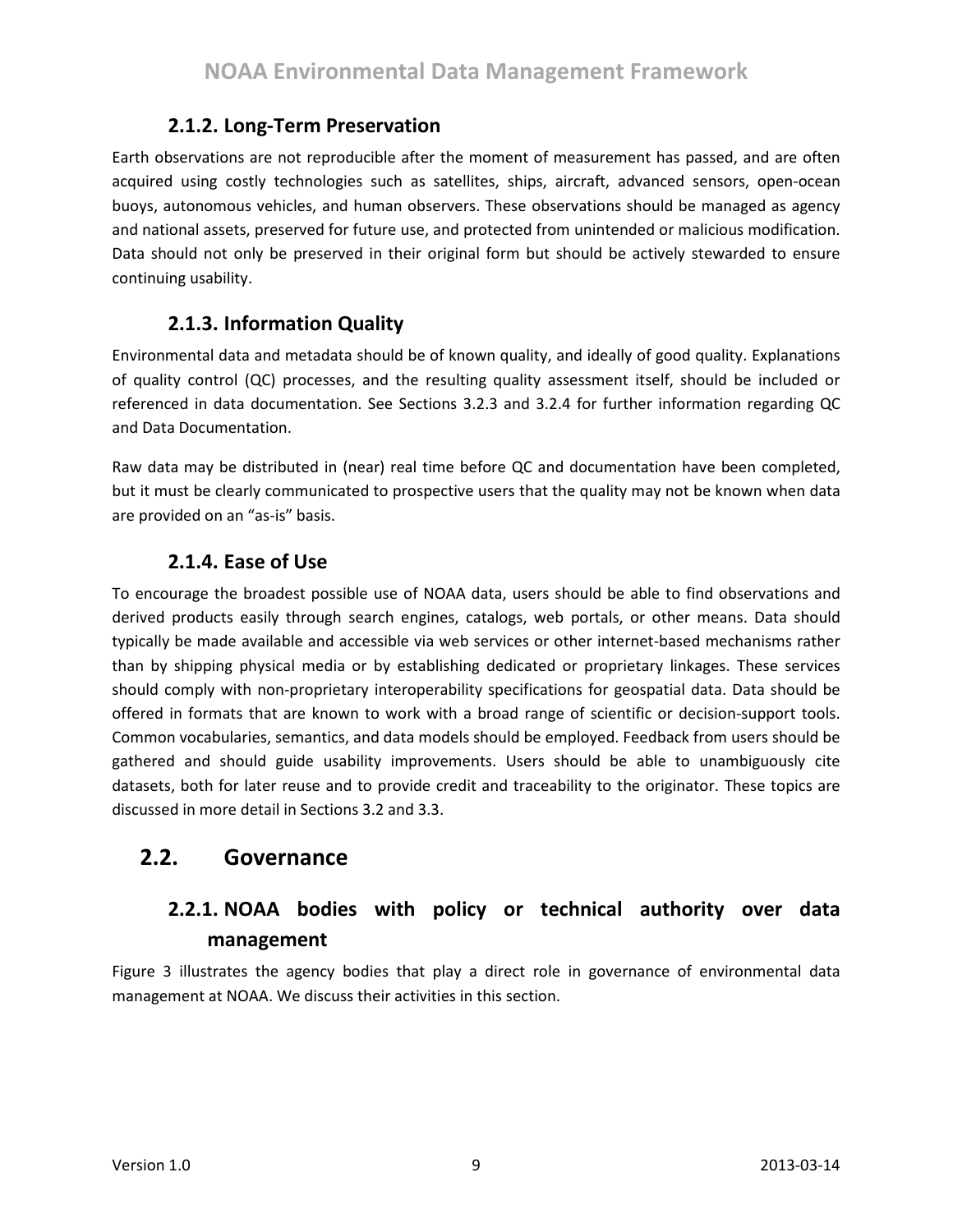The **Environmental Data Management Committee** (EDMC) [\\*](#page-9-1) is a nexus of EDM governance activities at NOAA. EDMC was established in 2010 by NOAA Administrative Order (NAO) 212-15 (2), and reports to both the **Chief Information Officers (**CIO**) Council[†](#page-9-2)** and the **NOAA Observing Systems Council** (NOSC) [‡](#page-9-3) . EDMC is a voting body with representatives from NESDIS, NMFS, NOS, NWS, OAR, OMAO, PPI, the NOAA Data Management Architect (DMA), and the NOAA Enterprise Architect (EA).



<span id="page-9-0"></span>**Figure 3: Governance structure for environmental data management at NOAA. Solid lines indicate reporting authority; dashed lines indicate liaison or advisory relations. The NOAA National Data Centers are technically within NESDIS but operate on behalf of the entire agency, and are therefore shown as reporting to NEC & NEP for simplicity.**

The **Data Management Integration Team** (DMIT) [§](#page-9-4) is a cross-NOAA group composed of technical experts in web services, metadata, archiving, and other relevant fields. DMIT members provide guidance and support via a mailing list and telecons. All Data Centers and significant data-producing or datamanagement projects should have a DMIT representative.

The **NOAA National Data Centers** -- the National Climatic Data Center (NCDC), National Geophysical Data Center (NGDC), and National Oceanographic Data Center (NODC) -- have policies and procedures

 $\overline{\phantom{a}}$ 

<span id="page-9-1"></span><https://www.nosc.noaa.gov/EDMC/>

<span id="page-9-2"></span><sup>†</sup> http://www.cio.noaa.gov/IT\_Groups/noaa\_cio\_CIOCouncil.html

<span id="page-9-3"></span><sup>‡</sup> https://www.nosc.noaa.gov/

<span id="page-9-4"></span><sup>§</sup> [https://geo-ide.noaa.gov/wiki/index.php?title=Category:Data\\_Management\\_Integration\\_Team](https://geo-ide.noaa.gov/wiki/index.php?title=Category:Data_Management_Integration_Team)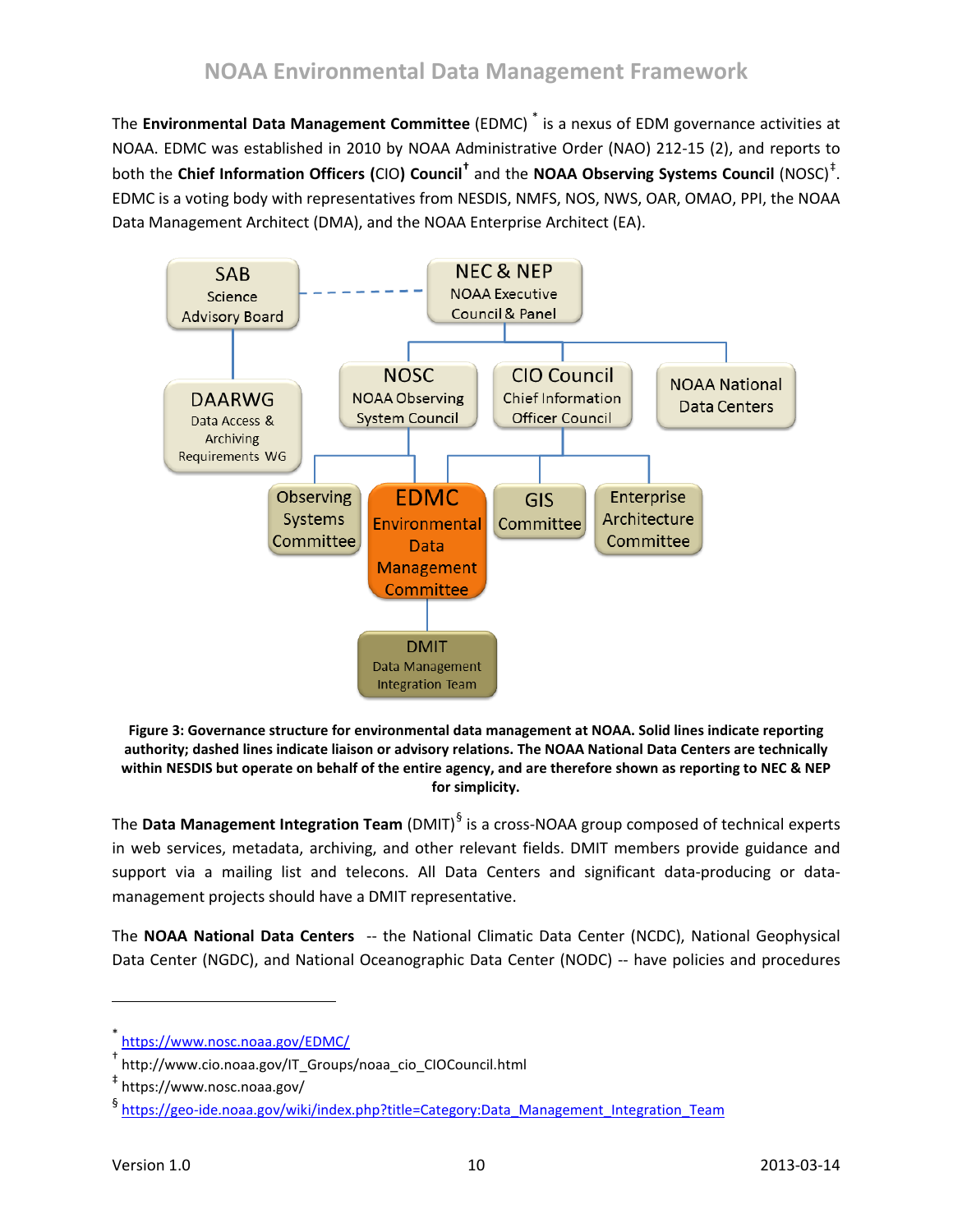for long-term preservation. This Framework is written in accordance with those policies. Data Center policies are influenced by the US National Archives and Records Administration (NARA) policies and have broad application to NOAA EDM practices.

Individual programs and projects are also responsible for sound data management practices. Leaders of these programs have some discretion regarding technical implementation, but are encouraged to maximize compatibility and reduce development and maintenance costs by coordinating with each other, with the Data Centers, and with EDMC and DMIT.

The **Science Advisory Board** (SAB)[\\*](#page-10-1) , particularly through its standing **Data Access and Archiving Requirements Working Group** (DAARWG)[†](#page-10-2) , performs an external oversight role regarding data management activities. The development of this EDM Framework was recommended by DAARWG and SAB.[‡](#page-10-3)

### **2.2.2. NOAA policies and documents relating to data management**

<span id="page-10-0"></span>NOAA's *Next Generation Strategic Plan* (NGSP) (1) makes numerous references to the need for good data management practices. The NGSP declares that NOAA's Mission is Science, Service and Stewardship, where "Service is the communication of NOAA's research, data, information, and knowledge for use by the Nation's businesses, communities, and people's daily lives." One of NOAA's Objectives is "Accurate and reliable data from sustained and integrated Earth observing systems." The NGSP states:

NOAA will research, develop, deploy, and operate systems to collect remote and *in situ* observations, and manage and share data through partnerships and standards… Fundamental … is an increased focus on information management standards and strategies to improve access, interoperability, and usability of NOAA's environmental information resources... Evidence of progress includes … Improved data interoperability and usability through application and use of common data management standards.

The **Annual Guidance Memorandum** (AGM), **AGM Implementation Plans**, and the **Corporate Portfolio Analysis** (CPA) Decision Memorandum, all part of NOAA's Strategic Execution and Evaluation (SEE) process, provide general direction regarding priorities and budget for all NOAA activities including those involving data management. Corporate issues and activities relating to environmental data management are codified in the NGSP Implementation Plan of the Enterprise Objective on Reliable Data from Integrated Earth Observing System. The EDMC will implement activities resulting from SEE decisions via NOSC direction.

 $\overline{\phantom{a}}$ 

<span id="page-10-1"></span>http://www.sab.noaa.gov/

<span id="page-10-2"></span><sup>†</sup> https://www.nosc.noaa.gov/EDMC/DAARWG/index.php

<span id="page-10-3"></span><sup>‡</sup> http://www.sab.noaa.gov/Reports/Reports.html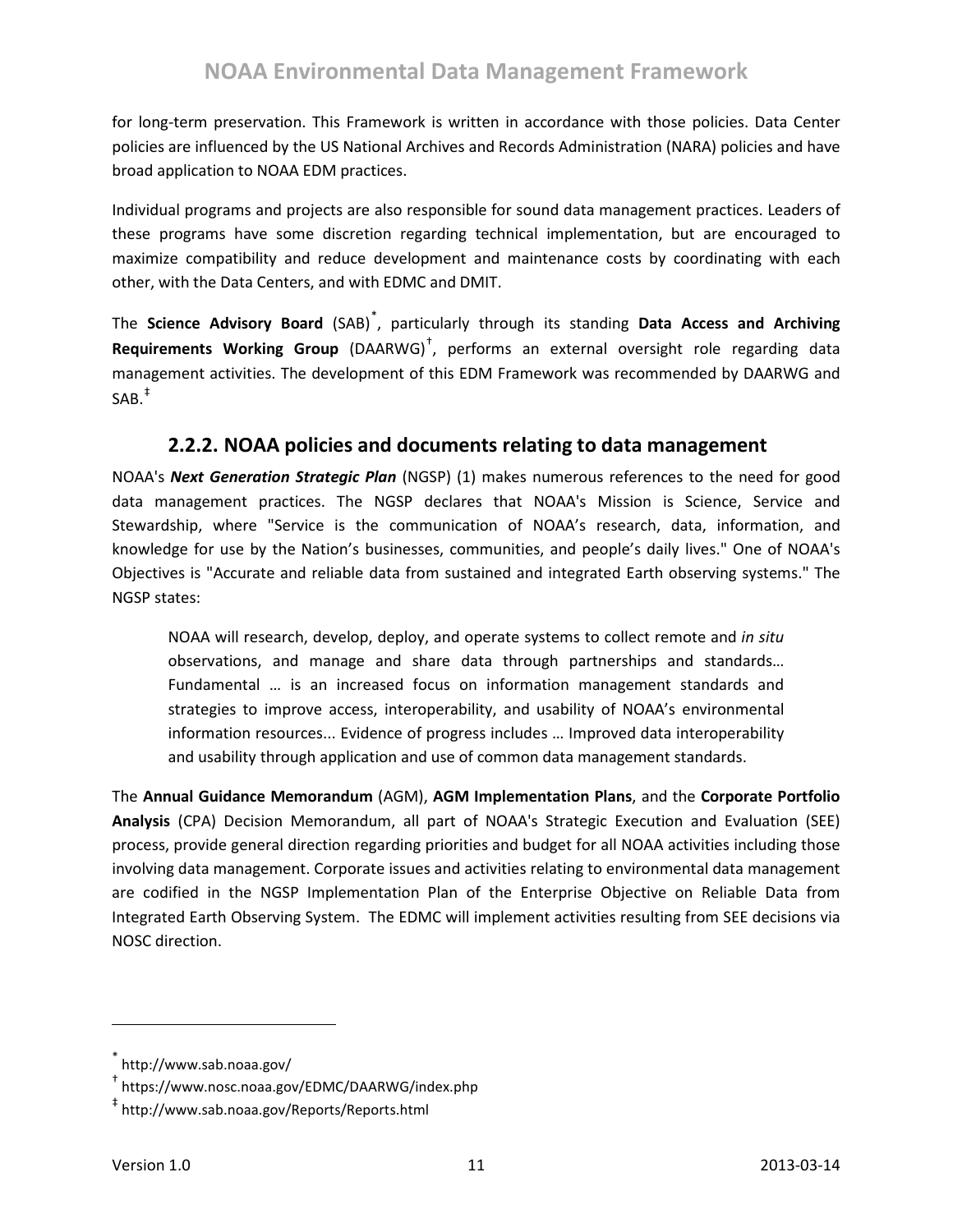*NOAA Administrative Order (NAO) 212-15* (2) establishes environmental data management policy for NOAA and provides high-level guidance for procedures, decisions and actions regarding EDM. NAO 212-15 provides the EDMC with the authority to develop and approve Procedural Directives (PDs). Four PDs have been issued, and two others are currently in development:

- *Data Management Planning Procedural Directive* (7)**:** Directs managers of all data production projects and systems to plan in advance for data management, and contains a planning template with questions to be addressed by data production projects.
- *Procedure for Scientific Records Appraisal and Archive Approval* (8): Defines the process used to identify and appraise scientific records for NOAA archiving.
- *Data Documentation Procedural Directive* (9)**:** States that all NOAA data collections, and products derived from these data, and services that provide NOAA data and products, shall be documented. Establishes a metadata content standard (International Organization for Standardization [ISO] 19115 Parts 1 and 2) and a recommended representation standard (Extensible Markup Language [XML] formatted per the ISO 19139 schema) for documenting NOAA's environmental data and information.
- *Data Sharing for NOAA Grants Procedural Directive* (10)**:** States that all NOAA Grantees must share data produced under NOAA grants and cooperative agreements in a timely fashion, except where limited by law, regulation, policy or security requirements. Grantees must address this requirement formally by preparing a Data Sharing Plan as part of their grant project narrative, and by sharing data from funded projects within not more than two years. Specific language has been approved by NOAA Office of General Counsel for inclusion in announcements of opportunity and notices of award.
- *Data Access Procedural Directive* (in preparation): States that all NOAA environmental data shall be made accessible via the Internet, except in limited circumstances, and discusses appropriate services and formats. (Expected to be issued in 2013.)
- *Data Citation Procedural Directive* (in preparation): States that NOAA datasets shall be assigned a persistent identifier, with a corresponding documentation page maintained by a NOAA Data Center. Urges data users to cite datasets used in papers, decisions and other products, and recommends a citation format including the identifier. (Expected to be issued in 2013.)
- *External Data Usage Recommended Practice* (11): provides a worksheet of potential issues to consider when using non-NOAA data.

NAO 212-15 and EDMC Procedural Directives are high level. More detailed implementation guidance and recommended practices are recorded in the *NOAA Environmental Data Management Wiki* (12). Project-specific technical documentation is also more detailed.

**NAO 212-13** (13) establishes requirements for the protection of all NOAA IT resources, including data and information.

NOAA's **Guiding Enterprise Architecture Principles** (14) states that NOAA data are a corporate resource to be managed appropriately throughout their life cycle, and calls for technical solutions that are applicable NOAA-wide, standardized, interoperable, and secure.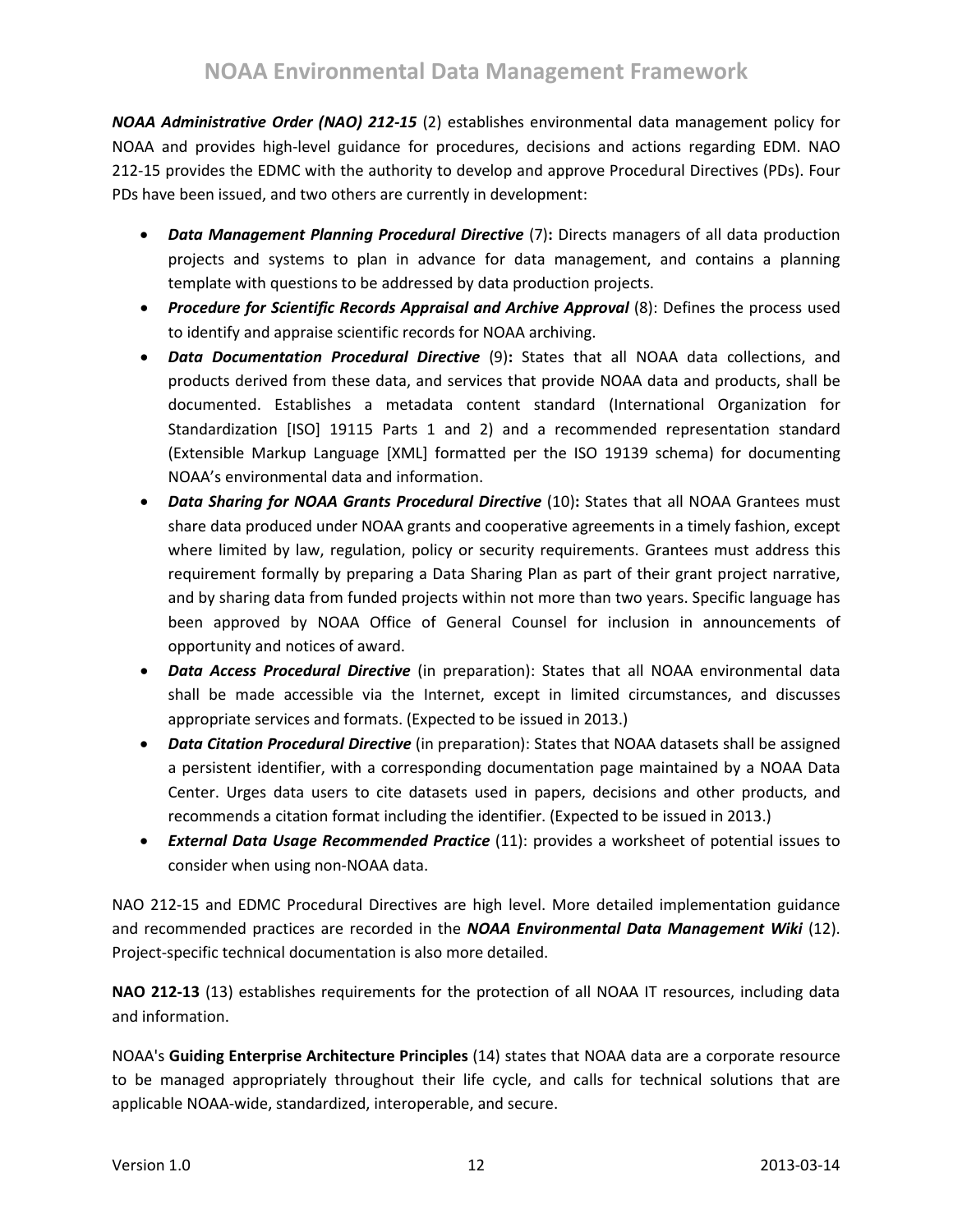### **2.2.3. National or inter-agency policies and documents**

<span id="page-12-0"></span>There are a number of US national or inter-agency policies and documents relevant to the governance of NOAA data management practices.

**OMB Circular A-16** (15) "provides direction for federal agencies that produce, maintain or use spatial data either directly or indirectly in the fulfillment of their mission," and defines the National Spatial Data Infrastructure (NSDI) as "the technology, policies, standards, human resources, and related activities necessary to acquire, process, distribute, use, maintain, and preserve spatial data."

The *Digital Government Strategy* (16) is intended to "unlock the power of government data to spur innovation" by enabling "an increasingly mobile workforce to access high-quality digital government information and services anywhere, anytime, on any device." The Strategy directs agencies to architect systems for interoperability and openness, to modernize content-publication models, and to deliver better, device-agnostic digital services at a lower cost.

The **25 Point Implementation Plan to Reform Federal IT** (6) calls for consolidation of surplus or underutilized data centers and establishes a "Cloud-first" policy for acquisition of new computing capability. The **Federal Cloud Computing Strategy** (17) lays out the Cloud approach in greater detail.[\\*](#page-12-2)

The draft OMB Memorandum on "Managing Government Information as an Asset throughout its Life Cycle to Promote Interoperability and Openness"[†](#page-12-3) states that " management of information resources must begin at the earliest stages of the planning process, well before information is collected or created" and directs federal agencies to use open standards, to design systems for interoperability and information accessibility, and to create and maintain a data inventory. The alignment between the draft OMB Memo and this NOAA EDM Framework is nearly complete, except that the Memo covers personally-identifiable information in greater detail.

### **2.2.4. External Coordination**

<span id="page-12-1"></span>NOAA is not the only organization that produces and uses environmental data. In order to maximize compatibility of NOAA observations with other data it is important that there be awareness of and coordination with external bodies regarding standards and technical approaches. Furthermore, many NOAA-sponsored observations are tied to significant national and international components and activities. NOAA programs that participate in international observing activities should, where possible, influence those international structures to align with and benefit from NOAA data management practices but might not be held to same level of compliance as purely in-house systems. Relevant external bodies include, among others:

- World Meteorological Organization (WMO)
- Committee on Earth Observing Satellites (CEOS)

<span id="page-12-2"></span><sup>\*</sup> See als[o Appendix B: Cloud Computing](#page-32-0) of this Framework.

<span id="page-12-3"></span>Draft circulated for NOAA review the week of 2012-11-26; issuance date to be determined.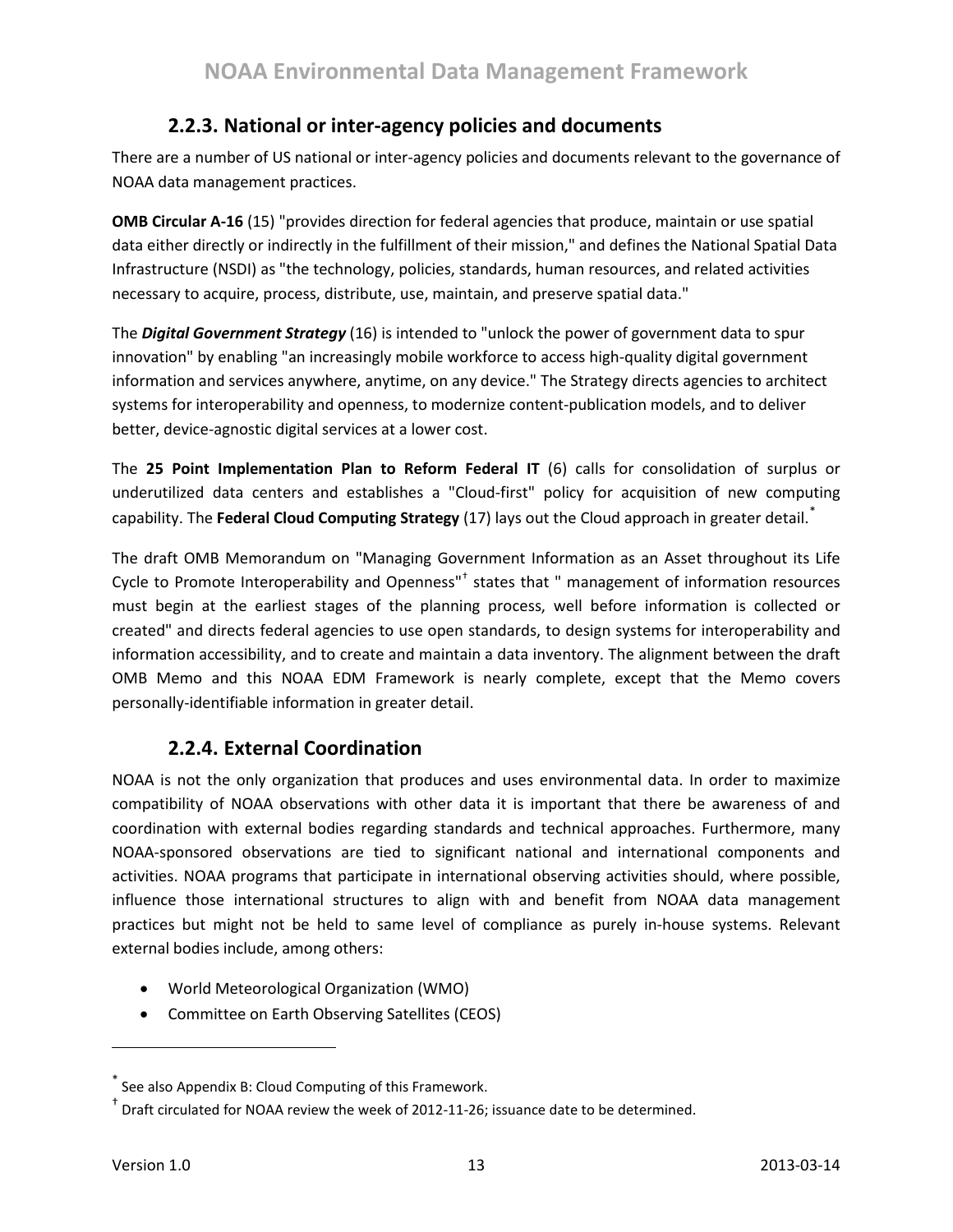- Coordination Group for Meteorological Satellites (CGMS)
- Intergovernmental Oceanographic Commission (IOC)
- Group on Earth Observations (GEO) and USGEO
- Federal Geographic Data Committee (FGDC)
- Open Geospatial Consortium (OGC)
- International Organization for Standardization Technical Committee 211 for Geographic Information and Geomatics (ISO/TC211)
- International Committee for Information Technology Standards Geographic Information Services (INCITS/L1)
- White House Office of Science and Technology Policy (OSTP) National Science and Technology Council (NSTC) committees and working groups
- Air Force Weather Agency (AFWA)
- US Integrated Ocean Observing System (IOOS) Program
- Selected programs in National Science Foundation (NSF), National Aeronautics and Space Administration (NASA), US Geological Survey (USGS), Environmental Protection Agency (EPA) and others.
- Unidata
- Federation of Earth Science Information Partners (ESIP)

### **2.2.5. Monitoring and Enforcement**

<span id="page-13-0"></span>Formal authority and responsibility to enforce NOAA data management policy and directives resides with Line Office (LO) and Staff Office (SO) leadership and their designees. LO/SO representatives to the NOSC, CIO Council, and EDMC should ensure their leadership is aware of and understands NOAA policies and procedures for data management. The EDMC reports progress on implementation of Procedural Directives to NOSC and CIO Council on a periodic basis. EDMC members are expected to report implementation status for their Offices to the EDMC and to their Assistant CIOs and NOSC representatives.

## <span id="page-13-1"></span>**2.3. Resources**

NOAA data cannot be adequately managed without proper resources, including personnel, budget and other supporting elements. Lack of resources is often a factor leading to data that are poorly documented, inaccessible, or improperly preserved.

### **2.3.1. Personnel**

<span id="page-13-2"></span>Competent and motivated personnel are the key to proper management of environmental data. NOAA has many such individuals across the agency. Their work is more effective when they can exchange knowledge and work together. Such collaboration is supported in part by participation in the groups mentioned in Section [2.2.1.](#page-8-4) One intent of this document is to provide a conceptual framework and common understanding of their work.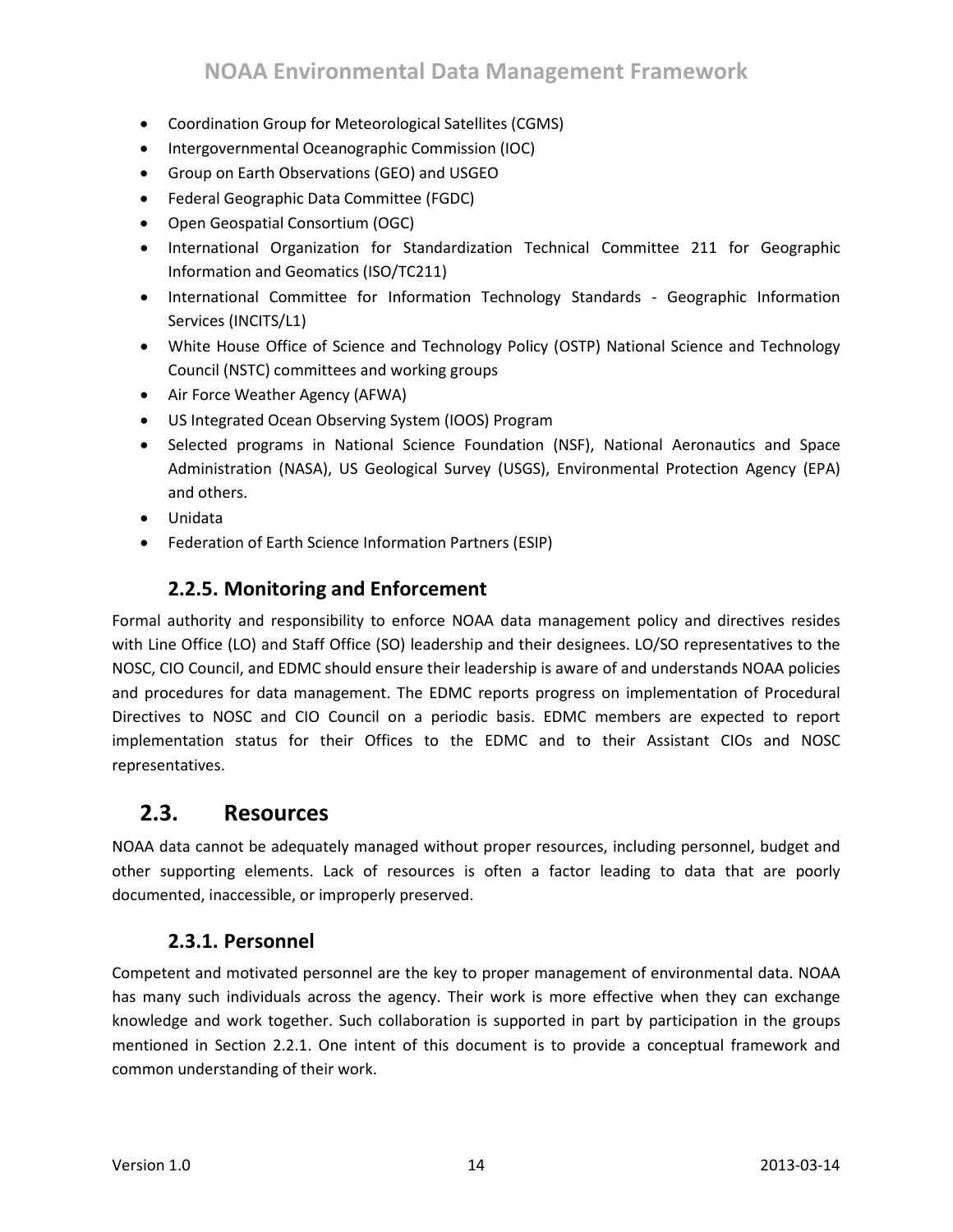# **NOAA Environmental Data Management Framework**

Significant improvements in NOAA data management cannot be made on the basis of volunteer efforts. Employees responsible for any aspect of data management should have that role clearly stated in their performance plan, and should have the authority and means to carry out that role. Too often, activities such as creating and maintaining metadata, making data available to other users, or ensuring data are properly transmitted to an archival facility are treated as tasks that are ancillary to an employee's regular duties. These tasks typically are not included in employee performance plans, are not acknowledged as important by supervisors, and are not rewarded by the agency. Making good data management a part of NOAA's core business practices would help provide acceptance and recognition of these efforts. Data usage tracking and citation may also help (see Sections [3.2.9](#page-26-1) and [3.3\)](#page-26-2).

NOAA personnel should be informed of need for good data management principles. Relevant staff should be offered training in data management practices. Data-related knowledge of departing staff should be captured as part of exit procedures.

### **2.3.2. Budget**

<span id="page-14-0"></span>The cost of producing observations is typically much greater than the cost of properly managing the resulting data. Satellites, radars, ship and aircraft time, and field campaigns are expensive and laborintensive, and without proper planning may consume the entire project budget while leaving little for proper data management. The *Data Management Planning Procedural Directive* (7) is intended in part to address this problem. Data-producing projects are required to consider how they will store, transmit, document and archive their data. Program managers, project leaders, and technical personnel should work together to adequately plan and budget for data management. (See also Sectio[n 0.](#page-21-1))

With constrained budgets, NOAA cannot improve everything at once. Therefore, the following approach is suggested:

- Build new systems right the first time.
- Take advantage of tech refresh points to improve existing systems.
- Bring existing high-value datasets and systems into compliance over time, prioritizing key datasets such as those from NOAA Observing Systems of Record or those used in the National Climate Assessment.

### **2.3.3. Other Resources**

<span id="page-14-1"></span>Other resources include Data Centers, pilot projects, teams, conferences, documentation, and software. Some examples are listed below.

• **Data Centers:** The NOAA National Data Centers (NCDC, NGDC, and NODC) are among the world's premier facilities for long-term preservation and stewardship of environmental data. NOAA projects, guided by the *Procedure for Scientific Records Appraisal and Archive Approval* (8), can work with these facilities to ensure their data are properly archived. Each Data Center is also establishing a catalog service to enable discovery of its holdings.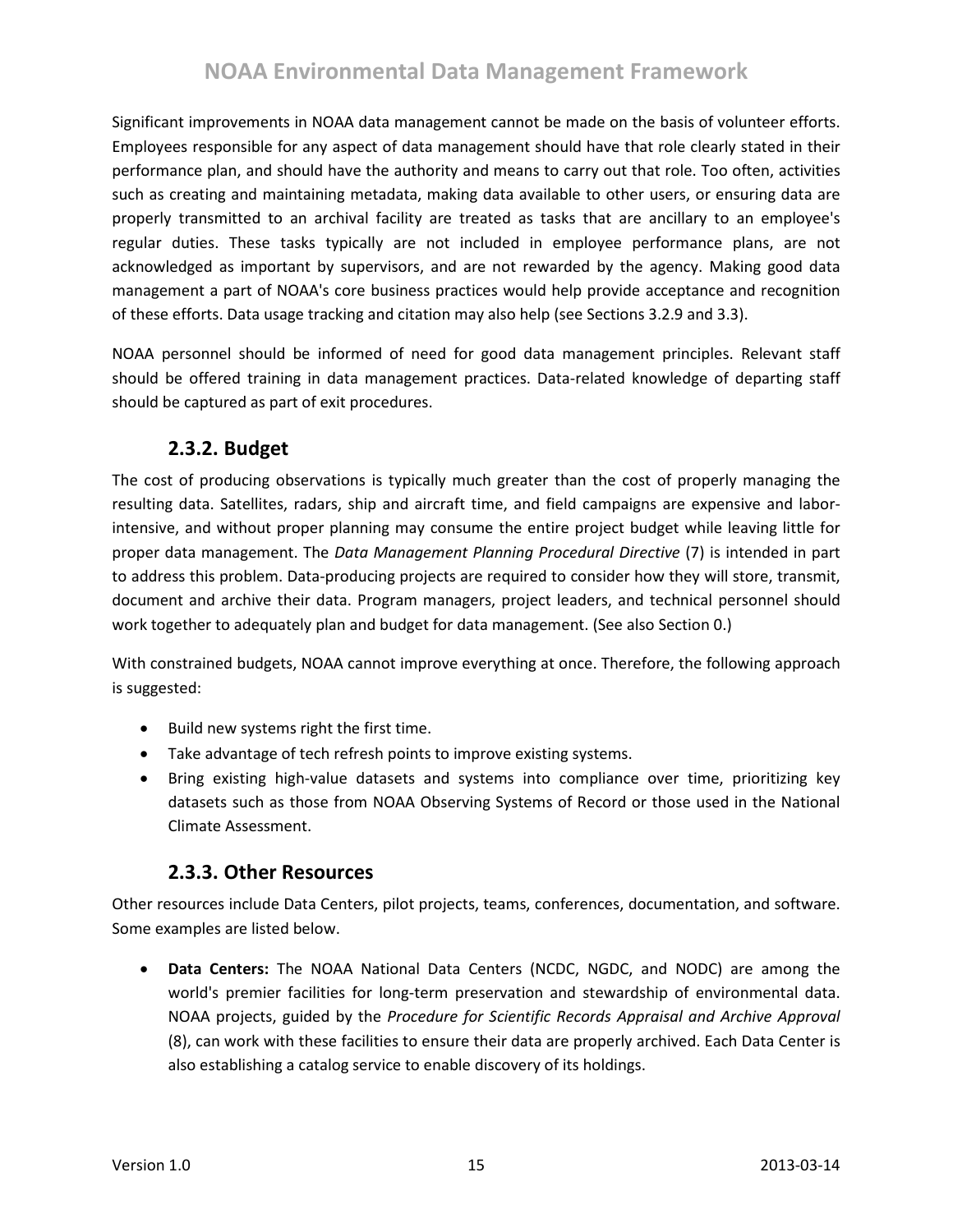- **Pilot Projects:** Pilot projects are designed to test the implementation of new technologies prior to operational adoption. Examples include the NOAA National Data Centers Cloud Pilot  $*$  and the NOS Shared Hosting capability<sup>[†](#page-15-2)</sup> to allow projects to host datasets for public access without needing to operate their own servers.
- **Teams:** Various cross-NOAA groups of personnel involved in EDM activities provide mutual support and guidance. The Data Management Integration Team (DMIT) is one such group with a mailing list and monthly telecons. More broadly, the Federation of Earth Science Information Partners (ESIP) $^{\dagger}$  is an open networked community, originally founded by NASA and NOAA, that brings together practitioners in science, data management, and IT.
- **Conferences:** The EDMC organizes an annual NOAA Environmental Data Management Conference for agency-wide exchange of relevant knowledge, successes, and problems. This event is typically held in June in the Silver Spring, Maryland area. Other workshops and meetings occur throughout the year.
- **Documentation:** The NOAA EDM Wiki (12) includes recommended practices and other guidance. This resource is publicly readable, and can be edited by NOAA personnel who request an account. NOAA projects are encouraged to consult and contribute to this Wiki. The Wiki also includes a repository of EDM Plans[§](#page-15-4) submitted in compliance with the *Data Management Planning Procedural Directive.*
- **Software**: Good data management does not necessarily require writing new code. Open-source and commercial software packages exist for editing metadata or providing user-facing (public) services for data discovery, access, or visualization. Some recommended software is listed on the EDM Wiki.

# <span id="page-15-0"></span>**2.4. Standards**

Different types of standards are applicable in various phases of the Data Lifecycle. These include common vocabularies, standards for data quality, metadata standards that specify the content and structure of documentation about a dataset, data models and format standards that specify the content and structure of the digital data itself, and interface standards that specify how services are invoked. Some standards are general-purpose and may require specialization for particular data types. Adoption of common standards supports interoperability, which enables diverse data, tools, systems, and archives to be combined without writing custom software to handle every data link. The broad use of a small set of common data, metadata, and protocol standards across NOAA, especially using international standards where possible, will decrease the cost of making and using NOAA observations, enhance the utility of the data, and help avoid redundant technical development. Existing data exchange agreements

<span id="page-15-1"></span><sup>\*</sup> https://www.nosc.noaa.gov/EDMC/documents/edmcon/2012\_breakout\_sessions/Casey-CLASS\_Cloud\_Access\_pilot\_16May2012.pdf

<span id="page-15-2"></span><sup>†</sup> https://sites.google.com/a/noaa.gov/noaa-open-source-gis/noaa-hpcc-shared-hosting

<span id="page-15-3"></span><sup>‡</sup> http://esipfed.org/

<span id="page-15-4"></span><sup>§</sup> [https://geo-ide.noaa.gov/wiki/index.php?title=Category:Data\\_Management\\_Plans](https://geo-ide.noaa.gov/wiki/index.php?title=Category:Data_Management_Plans)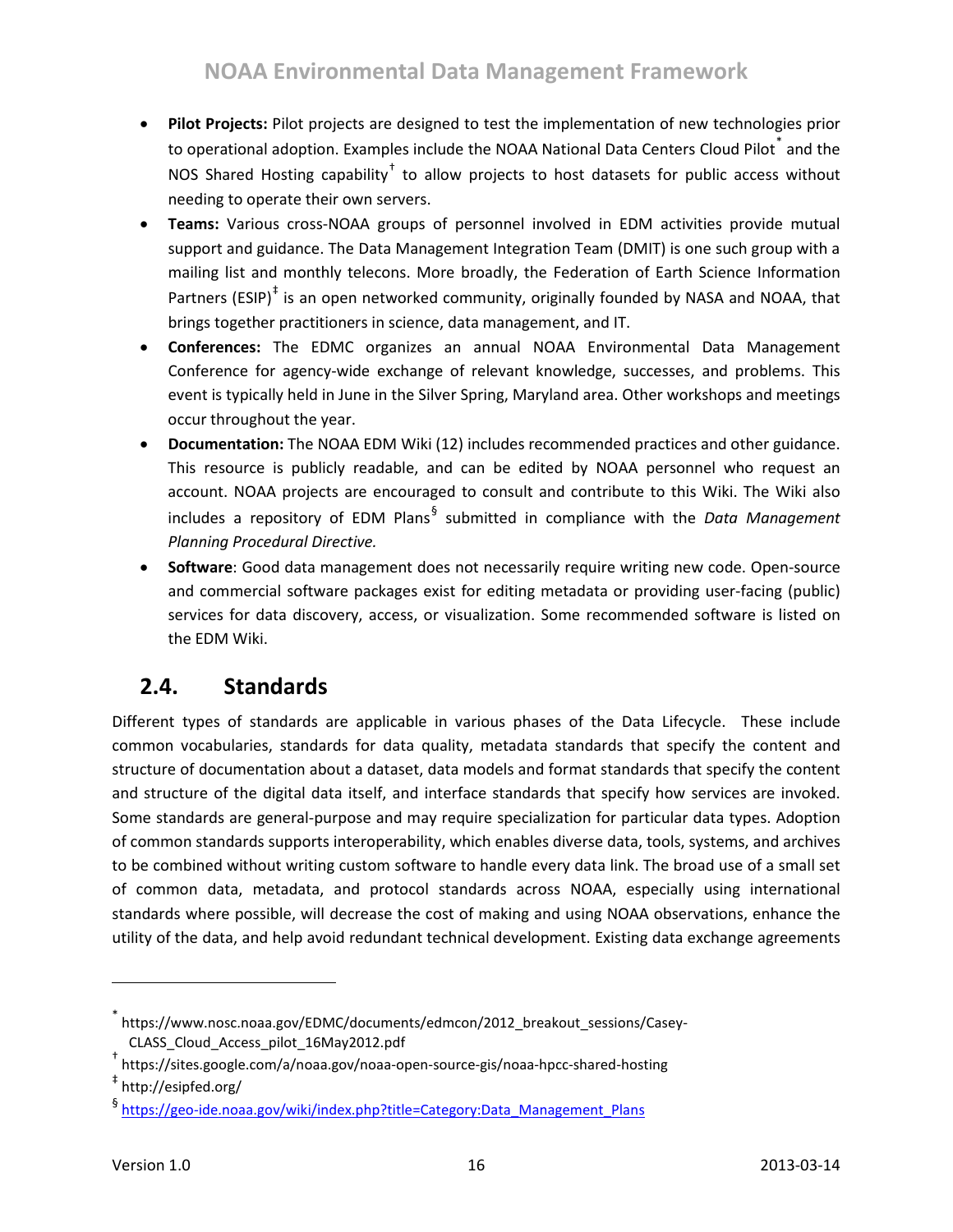with NOAA, domestic and international partners must be upheld, but NOAA practices should be introduced appropriately in international coordination groups to foster compatibility of data management approaches.

# <span id="page-16-1"></span><span id="page-16-0"></span>**2.5. Architecture**

### **2.5.1. Infrastructure**

NOAA infrastructure involved in environmental data management includes the observing platforms and systems themselves, data collection and processing systems, the archival data centers (NCDC, NGDC, NODC) and their associated systems for data ingest, storage and stewardship, other NOAA centers of data, dedicated data links such as the WMO Global Telecommunication System (GTS) and Satellite Broadcast Network (SBN), general-purpose network infrastructure, high-performance computing systems, and other computing resources. NOAA partners also operate infrastructure for data that NOAA may ingest.

These infrastructure components are expensive to acquire and maintain. Costs can be reduced over the long term by avoiding project-specific systems built from scratch. Instead, gradual adoption of commodity hardware and software, and the establishment of enterprise systems that provide functionality for multiple projects or the entire agency, are preferable. Adoption of interoperability standards (see Section [2.4\)](#page-15-0) will support and simplify information exchange among NOAA systems and between NOAA and external data providers. Costs may be reduced by using commercial or NOAAoperated Cloud services (shared, pay-as-you-go information technology (IT) resources such as storage, processing, or software that can be scaled up or down based on demand).

### **2.5.2. Service-Based Approach**

<span id="page-16-2"></span>NOAA environmental data must be available to users both inside and outside of NOAA. It is more efficient to make a given dataset accessible from a single authoritative source than to have users download, maintain, and possibly redistribute multiple copies, because the timeliness and accuracy of duplicative collections becomes increasingly uncertain. NOAA data and metadata should therefore be delivered through services -- that is, through web-based interfaces that can be invoked by software applications. These services can offer functions such as searching for data, retrieving a copy or a subset of data, visualizing data (e.g., producing a colored map or a time-series graph), or otherwise transforming data (e.g., converting to other formats or other coordinate systems). Rather than establishing vertically-integrated "stovepipes" that only provide services for specific users and customers, a shared-services architecture, as illustrated in [Figure 4,](#page-17-0) is recommended.

<span id="page-16-3"></span>See [Appendix B: Cloud Computing](#page-32-0) for further discussion.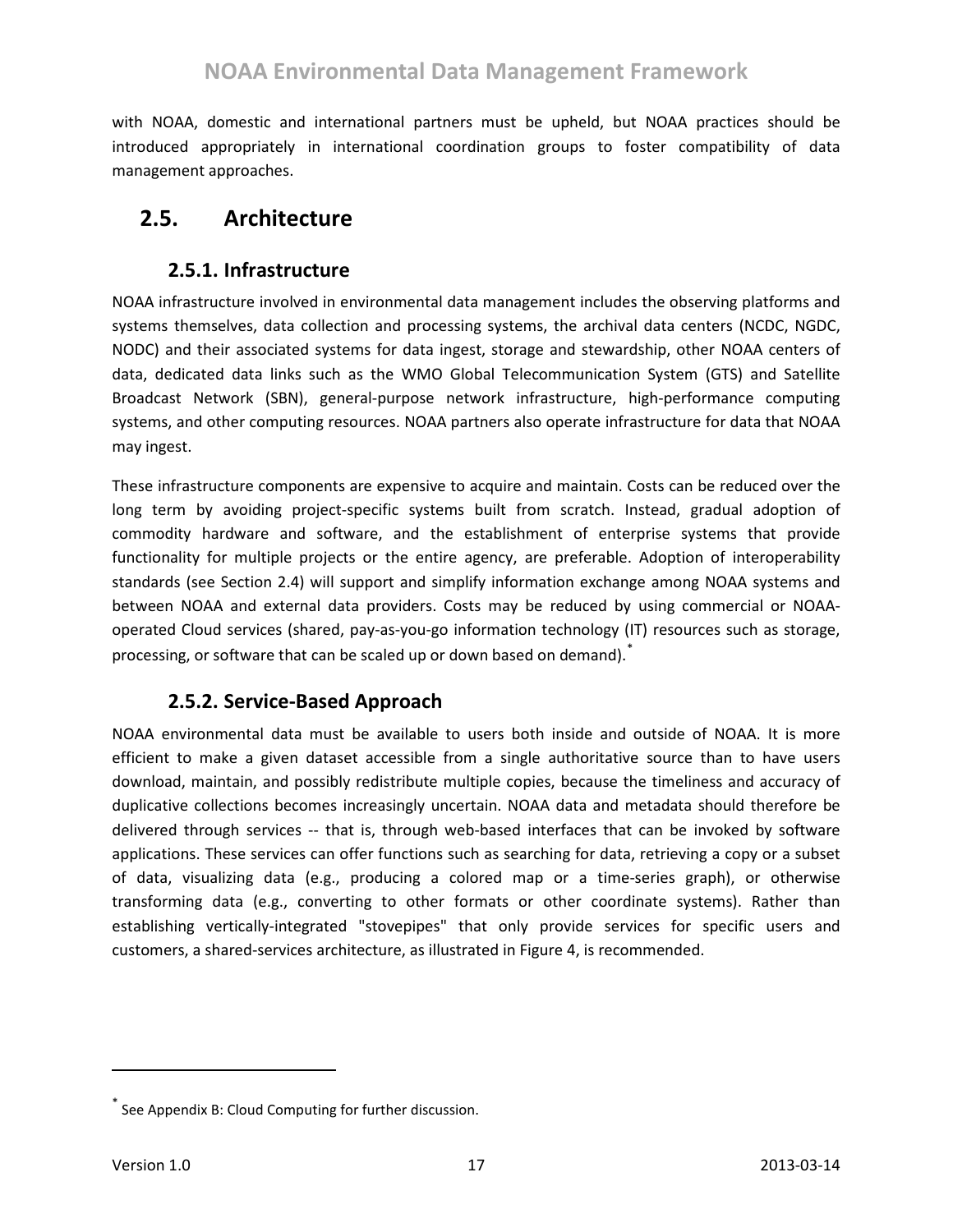# **NOAA Environmental Data Management Framework**



#### <span id="page-17-0"></span>**Figure 4: Schematic of shared-services architecture. Rather than explicitly linking individual data producers to specific customer applications, data management services and tools are generalized and decoupled as much as possible. Shared services can be established at an agency level (e.g., for data catalogs), and compatible services (e.g., based on the same pre-approved software) can be established at the program level where needed.**

Services should be as consistent and standardized as possible to simplify the programming of applications that can integrate information from multiple sources. Such applications currently exist for a variety of well-known service types. New or enhanced applications can be written by NOAA, our partners, and the private sector as needed. The Digital Government Strategy (16) states that "We must enable the public, entrepreneurs, and our own government programs to better leverage the rich wealth of federal data to pour into applications and services by ensuring that data [are] open and machinereadable by default."

NOAA data exist in many heterogeneous systems managed by multiple independent operators. National and NOAA activities in support of data center consolidation are designed to reduce the total number of computing facilities with dedicated power and cooling, and often with underutilized capacity, as a costsaving measure. However, consolidation is unlikely to result in completely merging all diverse NOAA systems for distributing and archiving data into a single master system. Even if such a target state were achievable within NOAA, other agencies, other nations, and the private sector will retain their own systems. A federated systems approach, as illustrated in [Figure 5,](#page-18-1) is therefore necessary to leverage and harmonize multiple legacy, modern, and future systems that have evolved separately and are managed independently. A federated system is a collection of project-specific or agency-wide information systems that are independently managed and loosely coupled in a way that provides the behavior of a single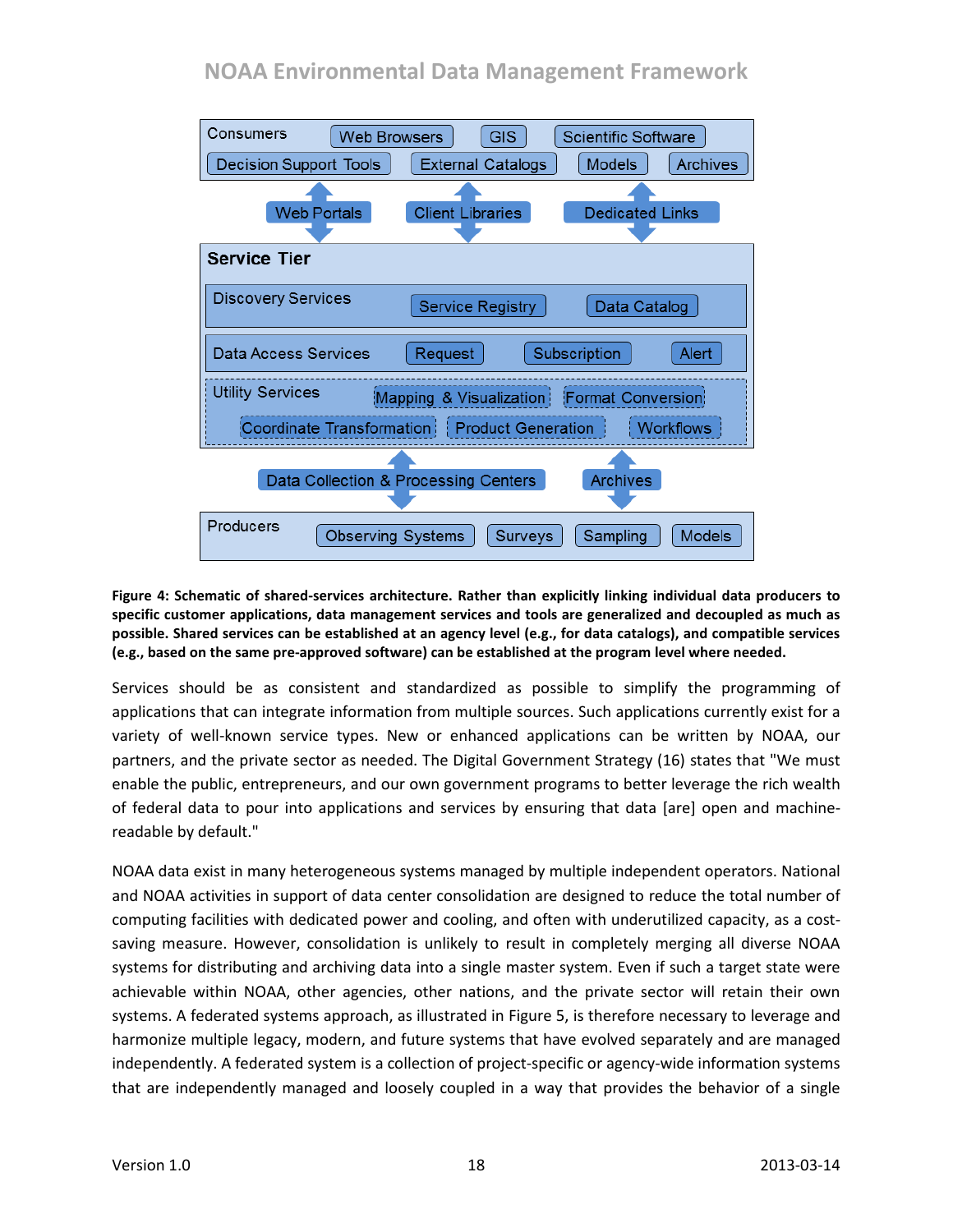system while enabling each organization to remain the steward of its own information. When ingesting data from non-NOAA systems, factors such as IT security and the availability and integrity of the data must be considered. These factors and others are discussed in *External Data Usage Recommended Practice* (11).



<span id="page-18-1"></span>**Figure 5: Schematic of service-based approach to providing access to data and metadata from observing systems. Data are stored in databases or file systems. Data access is mediated by services that provide security (limiting direct interaction with the back-end system), convenience (providing a table of contents and allowing customized subsets to be requested), and standardization (making access methods and formats compatible even if the internal storage differs). Catalogs can be built from these data access services, and can provide a discovery service to enable users to search for data. Value-added services such as visualization or other transformations can be provided, either by the original data holders or by third parties. Thematic portals can be constructed to present a unified access point to related datasets from multiple sources.**

## **2.5.3. Designing for Flexibility**

<span id="page-18-0"></span>Innovations in IT and engineering are frequent and may offer significant benefits in cost or efficiency. NOAA should strive for modular and flexible architectures for observing systems, data management systems, and IT infrastructure in order to allow emerging technologies to be readily implemented. Custom-built, vertically integrated systems guided by inflexible design methodologies should be avoided because they are difficult to modify and may lock NOAA into old technologies or specific vendors..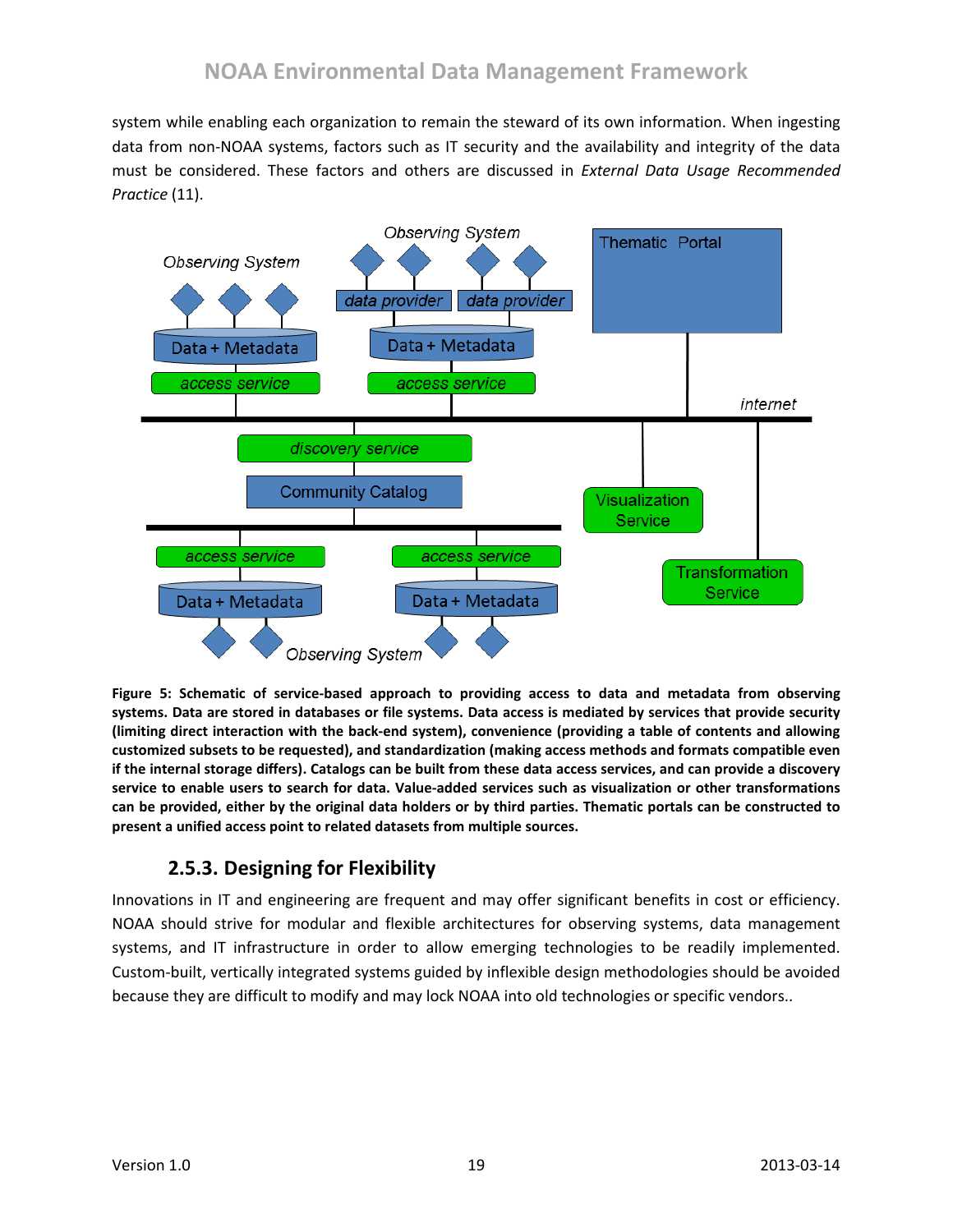# <span id="page-19-0"></span>**2.6. Assessment**

Assessment of NOAA data management activities includes estimating the current state, measuring progress, and getting feedback from users and implementers. The attributes we can assess include completeness of EDM planning, quality of metadata, level of data accessibility, and successful preservation for the long term.

- **Estimating the current state** of NOAA EDM: The Technology, Planning and Integration for Observation (TPIO)<sup>[\\*](#page-19-2)</sup> program is assessing how data from NOAA Observing Systems of Record are managed. This will provide a baseline status.
- **Measuring progress:** Line-office representatives report on the implementation of Procedural Directives at meetings of the EDMC. The EDMC chair reports progress to NOSC and CIO Council several times per year. TPIO and the NGDC Enterprise Data Systems Group have begun prototyping a Data Management Dashboard intended to show current values and trends in metrics such as metadata quality and data accessibility.
- **Feedback:** NOAA personnel and contractors involved in EDM are invited to contact the EDMC and the DMIT regarding successes, failures, lessons learned and suggestions concerning this EDM Framework, EDMC Procedural Directives, and related activities. NOAA data providers can seek and respond to feedback from users. The US Paperwork Reduction Act imposes some limitations on methods for gathering feedback.<sup>[†](#page-19-3)</sup>

# <span id="page-19-1"></span>**3. The Data Lifecycle**

The *Data Lifecycle* includes all the activities that affect a dataset before and during its lifetime. Different datasets may have somewhat different lifecycles, but this model is intended to be general. The use of the term "lifecycle" includes long-term preservation and is not meant to imply a finite lifetime or limited period of usefulness. We divide lifecycle activities into three groups, as shown i[n Figure 6:](#page-20-0)

- **Planning and Production**, which includes all activities up to and including the moment that an observation is captured by an observing system or data collection project;
- **Data Management**, which includes all activities related to processing, verifying, documenting, advertising, distributing and preserving data;
- **Usage**, which includes all activities performed by the consumer of the data (these activities are often outside the direct control of data managers).

 $\overline{\phantom{a}}$ 

<span id="page-19-2"></span><sup>\*</sup> TPIO resides within NESDIS but performs NOAA-wide functions including supporting the NOAA Data Management Architect; serving as Executive Secretariat for the EDMC, NOSC, and DAARWG; and maintaining and analyzing a database of observing systems and requirements. See [https://www.nosc.noaa.gov/tpio/.](https://www.nosc.noaa.gov/tpio/)

<span id="page-19-3"></span><sup>†</sup> http://www.cio.noaa.gov/Policy\_Programs/pracust.html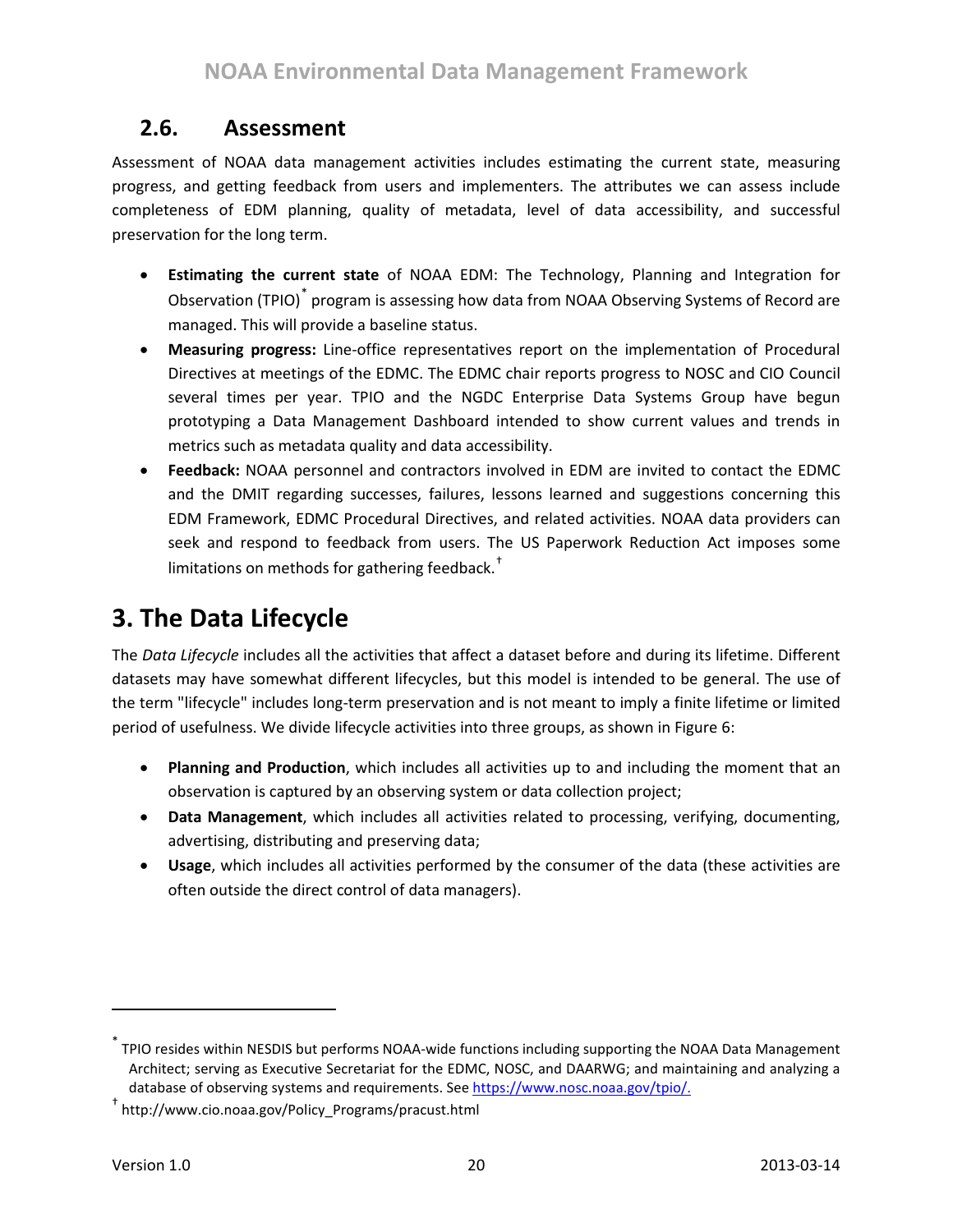## **NOAA Environmental Data Management Framework**



#### <span id="page-20-0"></span>**Figure 6: Overview of the Data Lifecycle, showing a decomposition into Planning and Production, Data Management, and Usage activities. The block arrows suggest the normal flow of information from planning towards usage, and the curved arrows indicate that the process may be cyclical, with conceptually "later" activities feeding back to or triggering "earlier" activities.**

[Figure 7](#page-21-2) is a more detailed view of the Data Lifecycle, including all of the activities mentioned in this Section. The Data Lifecycle is a dynamic process rather than a linear sequence. That is, the steps in the lifecycle are not independent, but rather depend on and influence actions taken at other steps. For example, inadequate documentation at an early stage can prevent later use; generation of products from original data may yield new derived data that must also be collected and managed; user feedback regarding data may change or augment the documentation about data. Likewise, because data may go through multiple cycles of use and reuse by different entities for different purposes, effective management of each step, and coordination across steps in the lifecycle, are required to ensure that data are reliably preserved and can be accessed and used efficiently.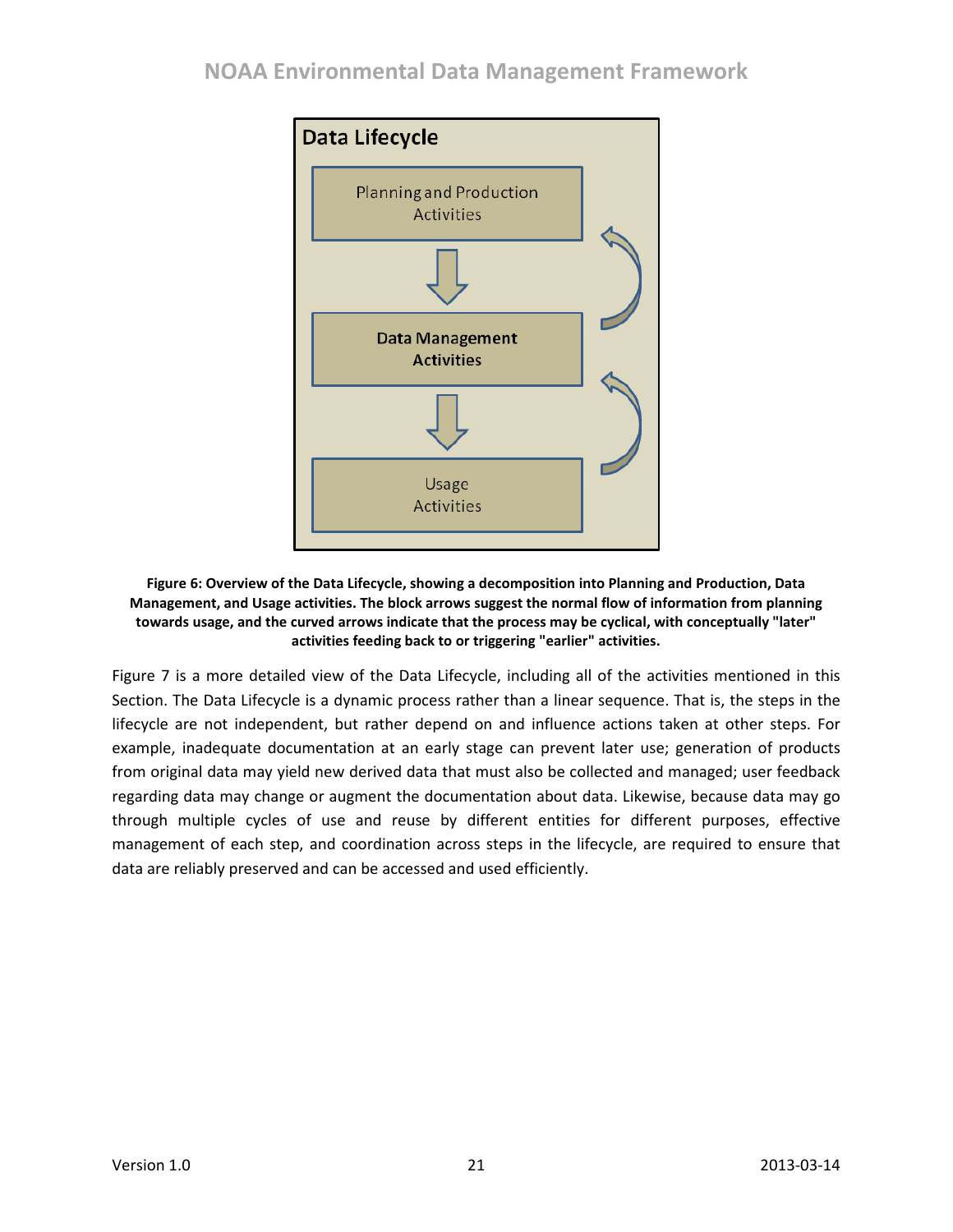# **NOAA Environmental Data Management Framework**

|                       | Planning and<br>Production<br><b>Activities</b> | <b>Requirements Definition</b><br>Planning<br>Development<br>Deployment<br>Operations                                                                                                                                                   |  |
|-----------------------|-------------------------------------------------|-----------------------------------------------------------------------------------------------------------------------------------------------------------------------------------------------------------------------------------------|--|
| <b>Data Lifecycle</b> | Data<br><b>Management</b><br><b>Activities</b>  | <b>Collection</b><br><b>Processing</b><br><b>Quality Control</b><br><b>Documentation</b><br><b>Cataloging</b><br><b>Dissemination</b><br><b>Preservation</b><br><b>Stewardship</b><br><b>Usage Tracking</b><br><b>Final Disposition</b> |  |
|                       | Usage<br><b>Activities</b>                      | <b>Discovery</b><br>Reception<br>Understanding<br><b>Analysis</b><br><b>Value-Added Products</b><br><b>User Feedback</b><br>Citation<br><b>Tagging</b><br>Gap Assessment                                                                |  |

#### <span id="page-21-2"></span>**Figure 7: Activities in the Data Lifecycle. The Data Management Activities block is the focus of this Framework.**

<span id="page-21-1"></span>A lifecycle data management process ensures that observing systems are based on requirements, that the resulting data are properly stewarded, and that data can be used both for their original purpose and in novel ways.

Each phase of the Data Lifecycle is described in the following sub-sections.

# <span id="page-21-0"></span>**3.1. Planning and Production Activities**

The first phase of the Data Lifecycle is Planning and Production activities, which comprise:

- Requirements Definition
- Planning
- Development
- Deployment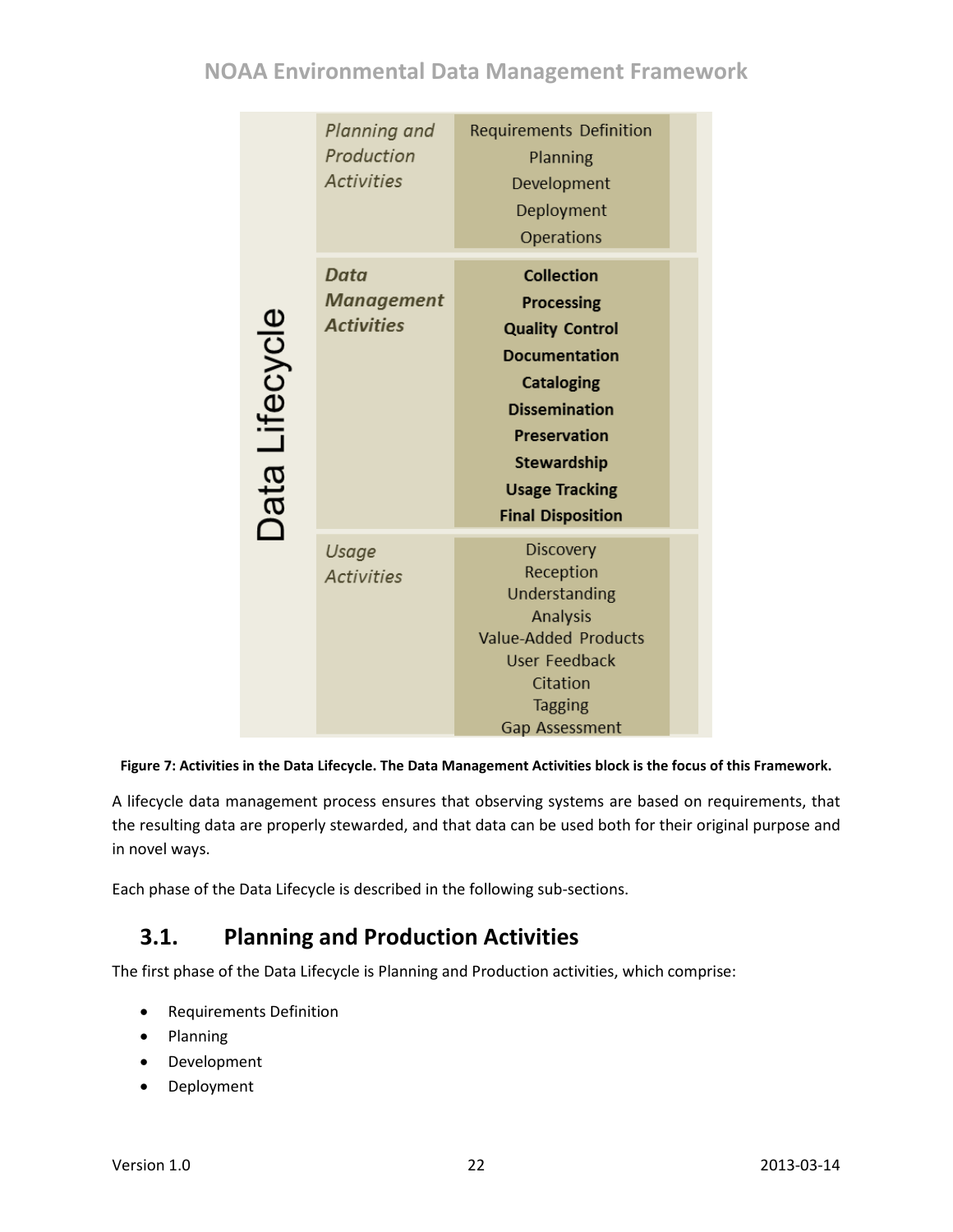#### • Operations

These include such tasks as assessing the need and requirements for a new observing system, planning how to meet those requirements and how to manage the resulting data, developing any necessary sensors, deploying the observing system, and operating and maintaining the observing system.

The Planning activity includes preparing for management of the resulting data. The *Data Management Planning Procedural Directive* (7) requires such planning and provides a template of questions to be considered. This planning should be done before data are collected, but existing projects without adequate plans should also address the issues. The Data Management Plan should be flexible and updated as needed because matters not considered in the original plan, or changes in technology, may emerge as data are acquired, processed, distributed, and archived. Program managers, project leaders, and technical personnel should work together and with NOAA EDM groups to plan data management in ways that maximize data compatibility and reduce overall costs.

The other activities in this phase are largely outside the scope of this EDM Framework, which focuses instead on the management of actual data once observations are collected. Nevertheless, activities that occur later in the Data Lifecycle may influence this phase. For example, a calibration error discovered during quality control may lead to changes in the operating procedure, and gap analysis may reveal new requirements.

# <span id="page-22-0"></span>**3.2. Data Management Activities**

The second phase of the Data Lifecycle is Data Management Activities, which include:

- Data Collection
- Processing
- Quality Control
- Documentation
- Cataloging
- Dissemination
- Preservation
- Stewardship
- Usage Tracking
- Final Disposition

### **3.2.1. Data Collection**

<span id="page-22-1"></span>Data Collection typically refers to the initial steps of receiving raw data from an environmental sensor or an observing campaign. Collection may also include purchasing commercial datasets, negotiating arrangements for access to data from foreign systems, issuing contracts for data collection, and issuing research grants that may result in the creation of environmental data. NOAA grantees are required by the *Data Sharing for NOAA Grants Procedural Directive* (10) to include a data sharing plan with their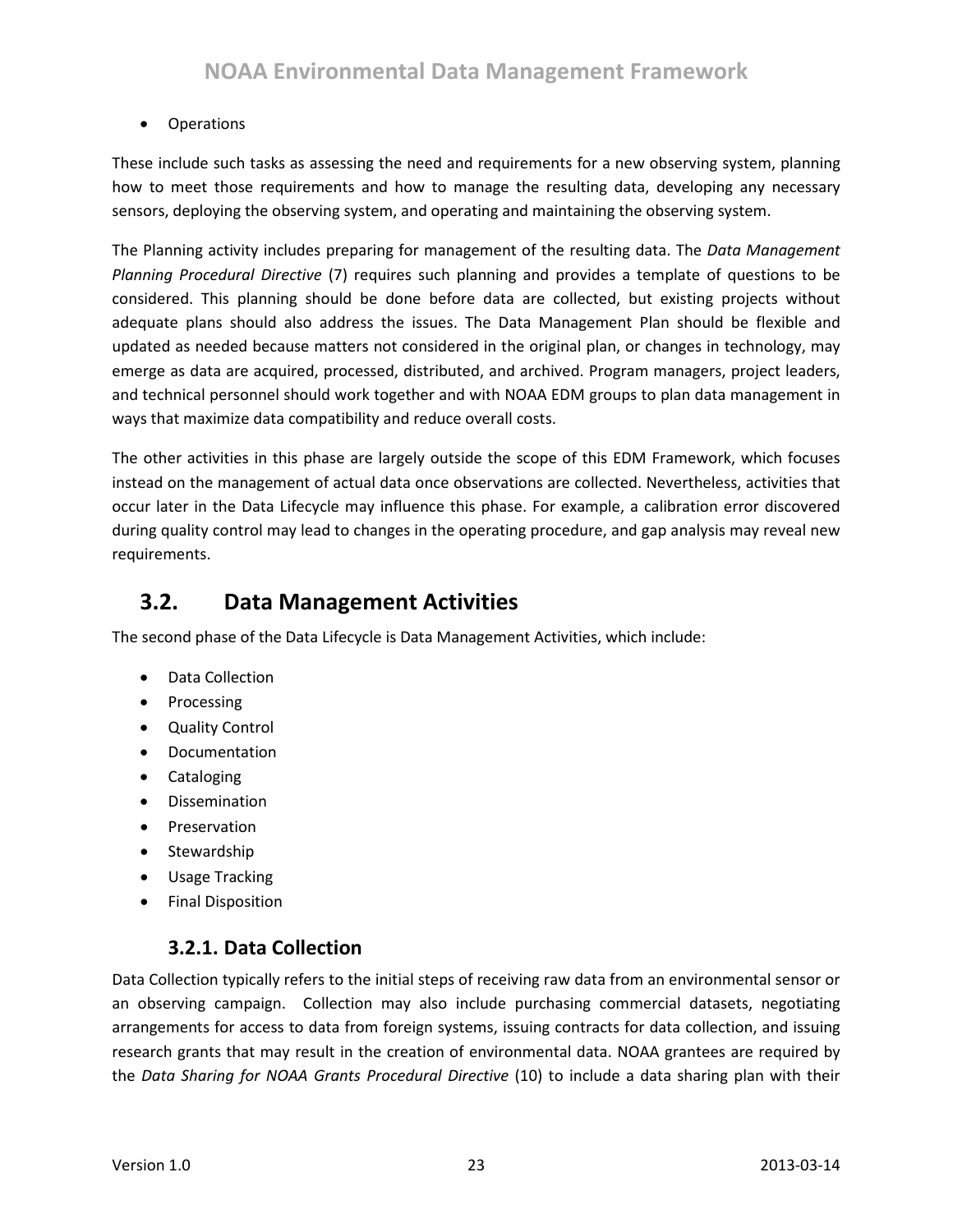proposal and to share data in a timely fashion if funded. NOAA projects that use non-NOAA data should follow the *External Data Usage Recommended Practice* (11) to ensure that relevant risks are considered.

### **3.2.2. Data Processing**

<span id="page-23-0"></span>Data Processing includes all the steps necessary to transform raw data into usable data records and to generate the suite of routine data products. Such processing is typically performed by specialized systems that have their own internal data management controls. Users do not normally have direct access to the processing system. However, the design of these systems can have a great impact on the cost to the agency and on the timeliness, preservation, and quality of the resulting data records and products. Processing systems should not be built from scratch for each observing system, because this does not enable the agency to leverage past investments or existing resources.

### **3.2.3. Quality Control**

<span id="page-23-1"></span>NOAA data should be of known quality, which means that data documentation includes the result of quality control (QC) processes, and that descriptions of the QC processes and standards are available. QC tests should be applied to data, including as appropriate automated QC in near-real-time, automated QC in delayed-mode, and human-assisted checks. Quality-assurance (QA) processes should be applied to provide validation that observations meet their intended requirements throughout the Data Lifecycle. QA may also include intercalibration of data from sensors on multiple systems. All QC and QA checks should be publicly described. The results of these checks should be included in metadata as error estimates or flagging of bad or suspect values. Raw data that have not undergone QC should be clearly documented as being of unknown quality.

### **3.2.4. Documentation**

<span id="page-23-2"></span>Data documentation provides information about the spatial and temporal extents, source, lineage, responsible parties, descriptive attributes, quality, accuracy, maturity, known limitations, and logical organization of the data. Formal, structured documentation is known as metadata. Metadata are critical for documenting and preserving NOAA's data assets. Standardized metadata support interoperability with catalogs, archives, and data analysis tools to facilitate data discovery and use. Correct and complete metadata are essential to ensuring that data are used appropriately and that any resulting analyses are credible.

The core metadata standards for NOAA environmental data are ISO 19115 (content) and ISO 19139 (Extensible Markup Language [XML] schema), as established by the *Data Documentation Procedural Directive* (9)**.** Some older metadata records use the more limited Federal Geographic Data Committee (FGDC) Content Standard for Digital Geospatial Metadata (CSDGM); these should be converted to ISO and then improved using approaches and tools described on the EDM Wiki<sup>[\\*](#page-23-3)</sup>. Conversion of wellstructured metadata (e.g., in FGDC XML) to ISO is relatively straightforward, but non-standard or freeform documentation is more problematic.

<span id="page-23-3"></span><sup>\*&</sup>lt;br>[https://geo-ide.noaa.gov/wiki/index.php?title=Category:Metadata\\_Tools](https://geo-ide.noaa.gov/wiki/index.php?title=Category:Metadata_Tools)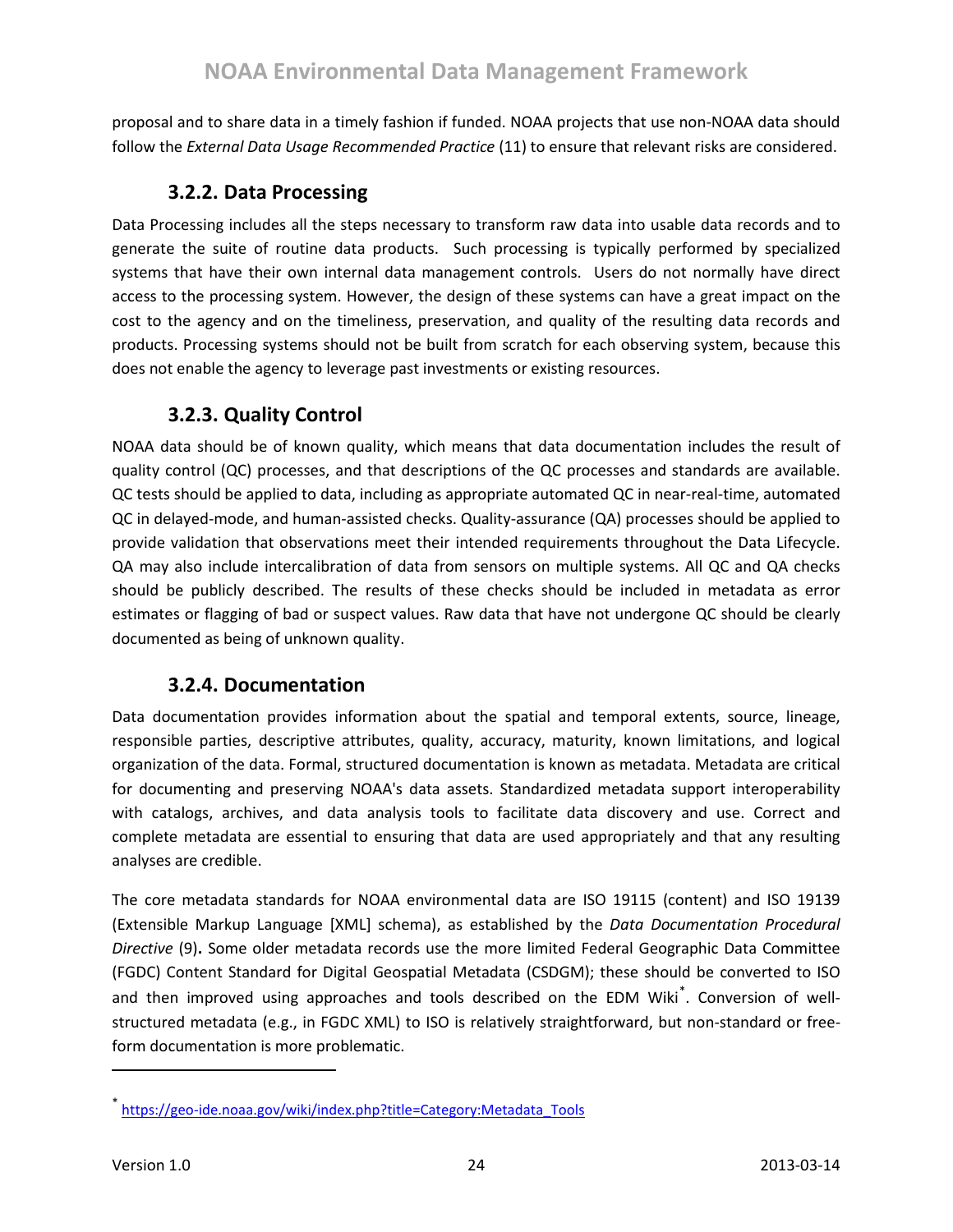<span id="page-24-0"></span>Forecast model run collections should likewise be documented to enable discovery and understanding.

### **3.2.5. Cataloging**

"Cataloging" is used here in a general sense to refer to all mechanisms established by data providers to enable users to find data. The word "Discovery" is employed below (Sectio[n3.3\)](#page-26-2) to refer to the user's act of finding data-- Cataloging enables Discovery.

NOAA environmental data should be readily discoverable because modern research and decisionmaking depend critically on the ability to find relevant data from multiple agencies and disciplines.

Cataloging methods include enabling commercial search engines to index data holdings, establishing formal standards-based catalog services, and building web portals that are thematic, agency-specific, or government-wide. General web searching is often the first step for potential users, so this activity should be supported. However, advanced searching based on location, time, semantics or other data attributes requires formal catalog services.

The proliferation of portals such as data.gov, geo.data.gov, ocean.data.gov, NASA Global Change Master Directory (GCMD), Group on Earth Observations (GEO) Portal and others means that data providers are asked to register multiple times in different sites. This is not scalable and leads to redundant effort and duplicated cataloging of datasets. Data providers should be able to register their service in a single catalog and have other catalogs and portals automatically become aware of the new data. Some of the recommendations in Appendix A address this.

### **3.2.6. Dissemination**

<span id="page-24-1"></span>"Dissemination" is used here to mean both actively transmitting data and, more typically, enabling users to access data on request. NOAA environmental data should be readily accessible to intended customers as well as other potential users. Many users prefer direct access to online data via internet services that allow customized requests rather than bulk download of static files or delayed access via ordering services for near-line data. For high-volume data collections requiring near-line storage, NOAA data managers should carefully consider cloud hosting strategies and caching algorithms based on usage tracking to maximize the likelihood of popular data being online. Online services should comply with open interoperability specifications for geospatial data, notably those of OGC, ISO/TC211, and Unidata.

Actively transmitting data to operational customers is necessary in some cases. However, establishing new data conduits that are proprietary or duplicative should be avoided. Existing distribution channels should be shared where possible. Commodity hardware and software should be used in preference to custom-built systems. Government-funded open-source technologies<sup>[\\*](#page-24-2)</sup> should be considered.

Data should be offered in formats that are known to work with a broad range of scientific or decisionsupport tools. Common vocabularies, semantics, and data models should be employed.

<span id="page-24-2"></span><sup>\*</sup> E.g., Unidata Internet Data Distribution/Local Data Manager (IDD/LDM) system.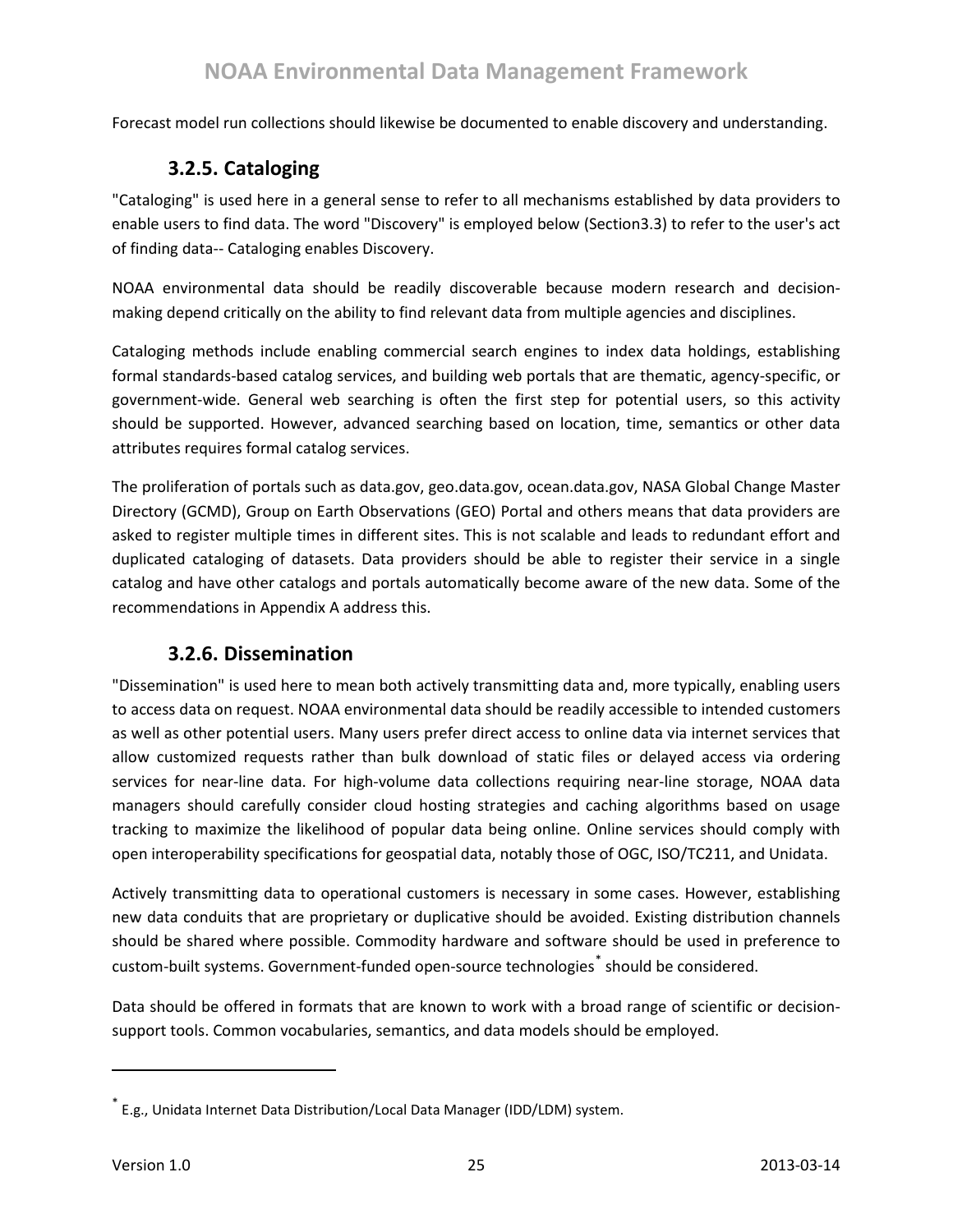Numerical model outputs are often disseminated to users. Wherever possible, services and formats compatible with the observational data should be used to facilitate integration or comparison of data and model outputs from several sources.

### **3.2.7. Preservation and Stewardship**

<span id="page-25-0"></span>Data preservation ensures data are stored and protected from loss. Stewardship ensures data continue to be accessible (for example, by migrating to new storage technologies) and are updated, annotated or replaced when there are changes or corrections. Stewardship also includes reprocessing when errors or biases have been discovered in the original processing.

The NOAA National Data Centers -- NCDC, NGDC, and NODC -- are operated by NESDIS but perform data preservation and stewardship on behalf of the entire agency. NOAA data producers must establish a submission agreement with one of these data centers as described in the *Procedure for Scientific Records Appraisal and Archive Approval* (8), and must include archiving costs in their budget. To ensure data produced by grantees are archived, new Federal Funding Opportunities (FFOs) should arrange and budget in advance with a NOAA Data Center for archiving of data to be produced by the funded investigators.

Because an observation cannot be repeated once the moment has passed, all observations should be archived. Not only the raw data but also the accompanying information needed for understanding current conditions of the observation (e.g., satellite maneuver, instrument reports, change history *in situ*  instruments, etc.) should be preserved. In some cases, especially the case of high resolution satellite imagery, strict compliance with this principle would result in substantial additional costs to telecommunications networks and data storage systems. In those cases where that cost is not budgeted, following a cost/benefit analysis, the issue will be brought to the NOSC for guidance as to whether additional funds should be requested through the budget process.

The representation of data that needs to be preserved and stewarded for the long-term should be negotiated with the Data Center and identified in the relevant data management plan. Key derived products, or the relevant versions of software necessary to regenerate products that are not archived, should also be preserved. The *Procedure for Scientific Records Appraisal and Archive Approval* (8) defines a process and includes a questionnaire to determining what to archive.

Some numerical model outputs should be preserved. These outputs are often voluminous or ephemeral, and what subset to archive should be carefully considered. The criteria for such decisions are outside the scope of this Framework.

Data rescue refers to the preservation of data that are at risk of loss. Such data include information recorded on paper, film, or obsolete media, or lacking essential metadata, or stored only in the scientist's computer. Data rescue is expensive--much more expensive than assuring the preservation of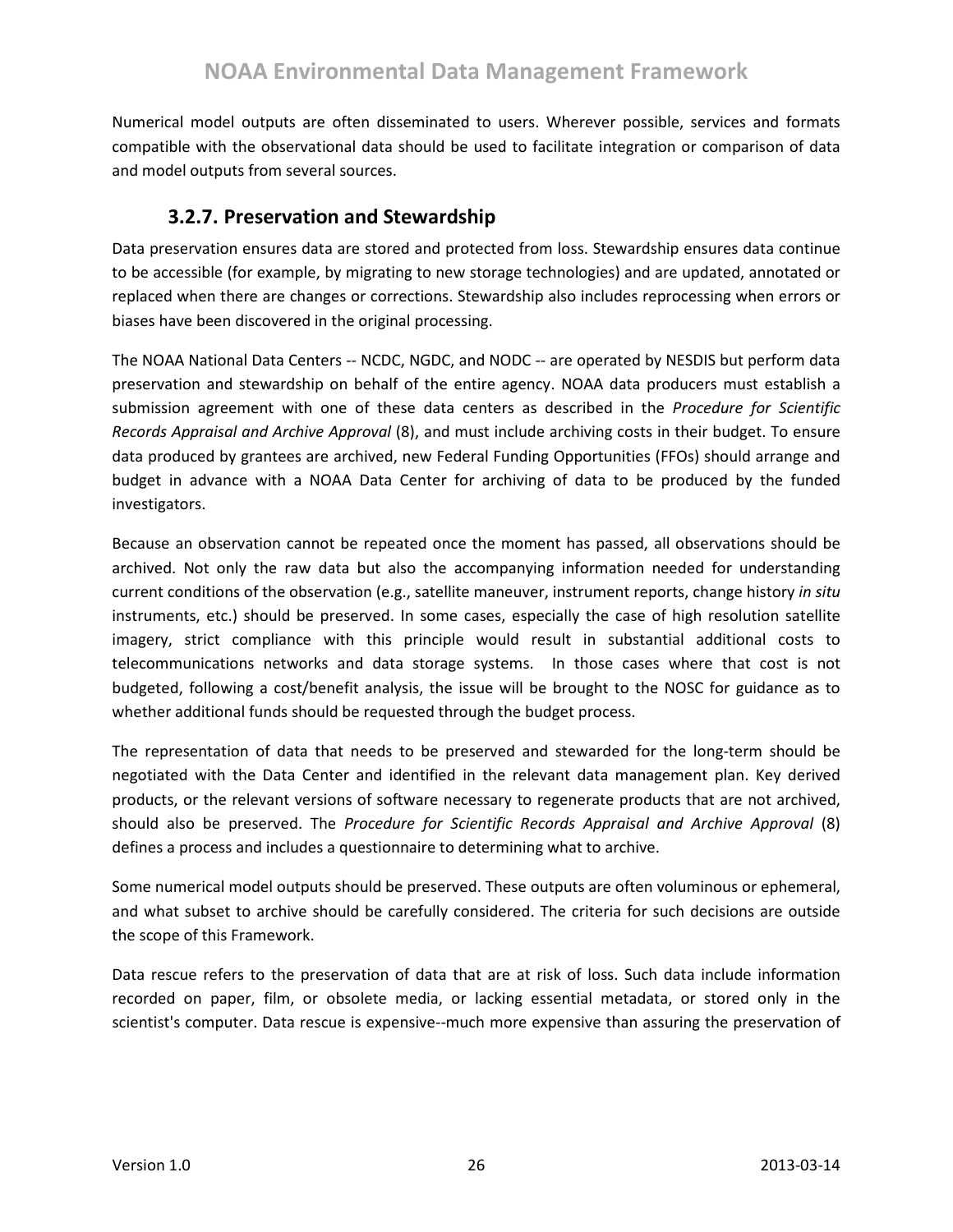current datasets. NOAA datasets at risk should be registered with the International Council for Science (ICSU) Committee on Data for Science and Technology (CODATA) Data at Risk Task Group (DARTG).[\\*](#page-26-3)[†](#page-26-4)

Data that has been sent to a NOAA Data Center should also be discoverable and accessible as described in the preceding sections. Ideally, the mechanisms for cataloging and disseminating archival data should be interoperable with those for near-real-time data.

## **3.2.8. Final Disposition**

<span id="page-26-0"></span>Each NOAA National Data Center already has a records retention schedule that documents the length of time it will retain particular classes of data and product. Each data producer should also have a records retention schedule indicating when their data should be transferred to a Data Center for long term preservation. As IT resource consolidation and reduction occurs, it will become increasingly necessary to transfer custody of data records from local servers and services to NOAA Data Centers.

Retirement and eventual removal of archived material requires resources to update metadata, to request and respond to public comments, and to provide public notification of removal. The metadata record might be preserved indefinitely.

# **3.2.9. Usage Tracking**

<span id="page-26-1"></span>Usage tracking refers to NOAA's ability to measure how often datasets are being used. Crude estimation can be made by counting data requests or data transmission volumes from Internet servers. However, such statistics do not reveal whether data that was obtained was actually used, or if used whether it was helpful, or whether the initial recipient redistributed the data to other users.

More sophisticated means of assessing usage while preserving the anonymity of users are desirable. NOAA data producers, in collaboration with a NOAA Data Center, should assign persistent identifiers to each dataset, and include the identifier in every metadata record and data file. The *Data Citation Procedural Directive* (in preparation) will address this topic. Researchers and other users will be encouraged to cite the datasets they use (see Section [3.3\)](#page-26-2).

# <span id="page-26-2"></span>**3.3. Usage Activities**

The third phase of the data lifecycle is Usage. These activities are typically outside the scope of data manager influence -- once a user has obtained a copy of the desired data, what he or she does with it may be unknown or uncontrolled. However, the ability to obtain and use data is certainly a by-product of a good lifecycle data management process, and information from or about users may influence or improve the data management process. NOAA is the biggest user of its own data, so improvements in data management could reduce cost and complexity within the agency.

http://ils.unc.edu/~janeg/dartg/

<span id="page-26-4"></span><span id="page-26-3"></span><sup>†</sup> One example of NOAA data at risk is analog tide gauge data recorded on paper (marigrams) stored in over 1000 boxes at the US National Archives.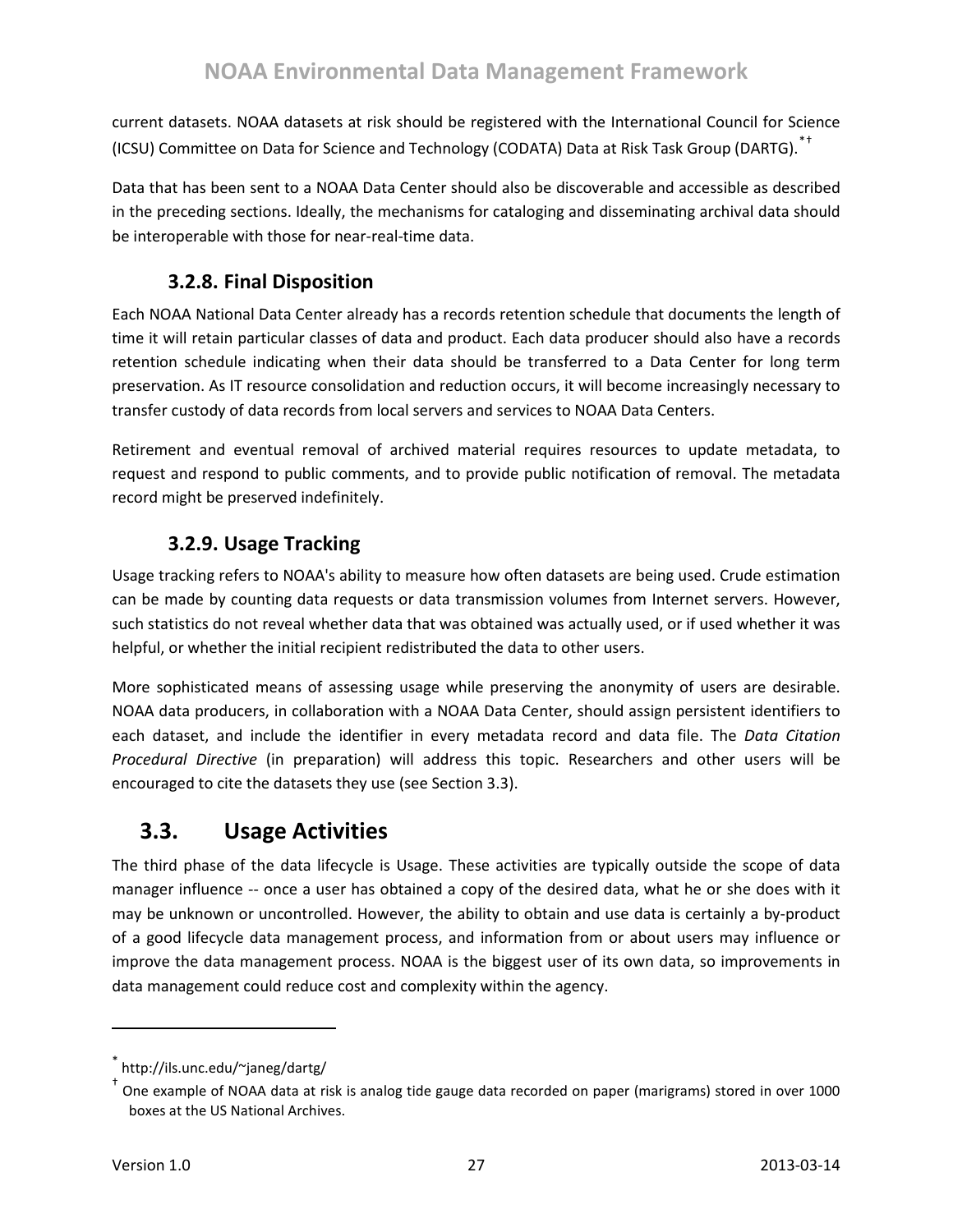## **NOAA Environmental Data Management Framework**

#### Activities related to Usage in the Data Lifecycle include:

- **Discovery**
- Reception
- Analysis
- Value-Added Product Generation
- Feedback
- Citation
- Tagging
- Gap Analysis

Users must be able to **Discover** and **Receive** data they want. These activities are enabled by NOAA Cataloging and Dissemination activities (Sections [3.2.5](#page-24-0) and [3.2.6\)](#page-24-1).

**Analysis** is defined broadly to include such activities as a quick evaluation to assess the usefulness of a dataset, or the inclusion of a dataset among the factors leading to a decision, or an actual scientific analysis of data in a research context, or data mining. Such activities are only possible if the data have been well-documented (Section [3.2.4\)](#page-23-2) and are of known quality (Section [3.2.3\)](#page-23-1).

Users of NOAA environmental data may create derived or **Value-Added Products**. These new products may themselves constitute a new dataset that merits its own lifecycle data management process. NOAA or NOAA-funded projects that routinely create new products should establish and follow a datamanagement plan and ensure the products they generate are discoverable, accessible, and archived. New products should be linked back to the original source data via appropriate documentation and citation of dataset identifiers (see Section [3.2.9\)](#page-26-1).

Data users should have a mechanism to provide **Feedback** to NOAA regarding usability, suspected quality issues, and other aspects of its data. Agency point-of-contact information should be included in the metadata. Any feedback received should be acted upon if possible and included in the metadata if appropriate in order to help future users. Limited mechanisms for user feedback, notably Help Desks at each data center, have been established. These require that the user have obtained the data from the Data Center and be willing to engage in dialog. Possible additional approaches include mailing lists or social media.

**Citation** refers to the ability to unambiguously reference a dataset that was used as input to a model, decision, scientific paper, or other result. This is an emerging topic of broad interest<sup>[\\*](#page-27-0)</sup> that will be addressed by NOAA's *Data Citation Procedural Directive* (in preparation). The Earth Science Information Partnership (ESIP) Federation also provides citation guidelines.<sup>†</sup> The core concepts are (1) persistent

 $\overline{\phantom{a}}$ 

<span id="page-27-0"></span><sup>\*</sup> Workshops in 2011 include *Geo-Data Informatics: Exploring the Life Cycle, Citation and Integration of Geo-Data[\\*](#page-2-1)* (Broomfield, Colorado, March 2011) sponsored by the National Science Foundation (NSF) and *Developing Data Attribution and Citation Practices and Standards[\\*](#page-3-2)* (Berkeley, California, August 2011) sponsored by the National Academy of Sciences (NAS) Board on Research Data and Information (BRDI).

<sup>†</sup> [http://wiki.esipfed.org/index.php/Interagency\\_Data\\_Stewardship/Citations](http://wiki.esipfed.org/index.php/Interagency_Data_Stewardship/Citations)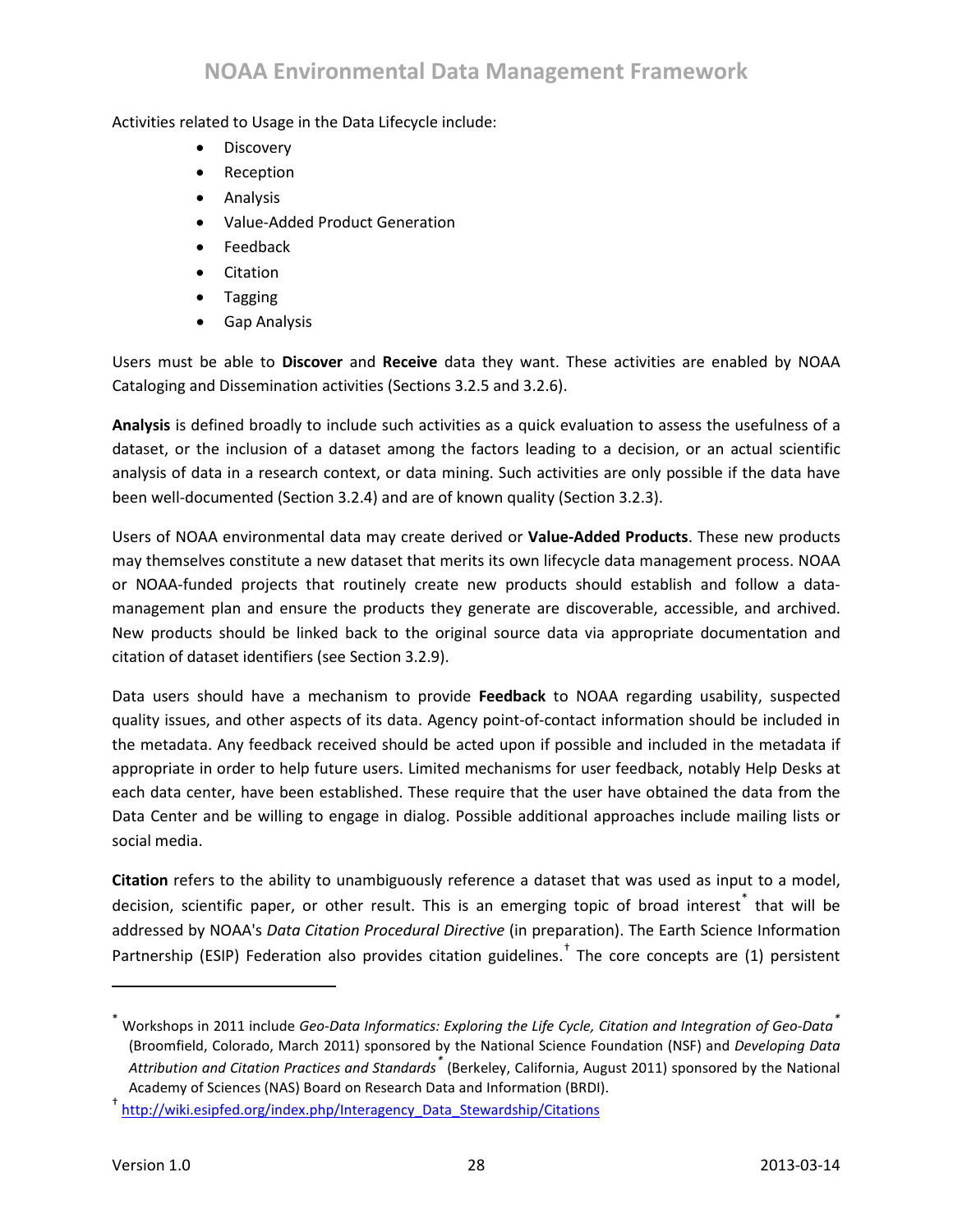identifiers are assigned to each dataset and (2) the identifier and ancillary information are included in the reference list of the paper or other work. This is analogous to citing a book by its International Standard Book Number (ISBN) and indicating the title and page numbers used. (See also Section [3.2.9.](#page-26-1))

**Tagging** refers to the ability to identify a dataset as relevant to some event, phenomenon, purpose, program, or agency *without* needing to modify the original metadata. Existing examples of tagging include the ability of NOAA users of Google Drive to assign documents to multiple collections without modifying the folder hierarchy, or of Facebook users to tag individuals in a photo without editing the file-level metadata. The ability to tag is essential because the current practices of (a) creating new Catalogs and asking people to re-register a relevant subset of their data there, or (b) asking people to add new metadata tags such that an external project can detect them (e.g., the GEOSS DataCORE activity in 2011), are not scalable because they require additional work and lead to the proliferation of duplicate datasets and metadata records. No specific solution is proposed here, but an appropriate use of collection-level catalogs may support tagging.

**Gap Analysis** refers to the determination by users of data or decision-makers that additional data are needed to satisfy operational requirements or to understand a phenomenon -- for example, more frequent coverage, improved spatial or spectral resolution, or observations of other quantities. Gap analysis may also address continuity of observations to meet operational requirements or enable longterm trend analysis. Such a determination influences the Requirements Definition activity, which is the start of a new Data Lifecycle.

# <span id="page-28-0"></span>**4. Summary**

NOAA data constitute an irreplaceable national resource that must be well-documented, discoverable, accessible, and preserved for future use. Good data management should be part of NOAA's core business practices, and employees and leadership should be aware of their roles and responsibilities in this arena. The NOAA Environmental Data Management Framework recommends that EDM activities be coordinated across the agency, properly defined and scoped, and adequately resourced. The Framework defines and categorizes the policies, requirements, and technical considerations relevant to NOAA EDM in terms of Principles, Governance, Resources, Standards, Architecture, Assessment, and the Data Lifecycle. The Framework enumerates specific recommendations in Appendix A.

NOAA thanks the Science Advisory Board for its recommendation in March 2012 that an Environmental Data Management Framework be developed.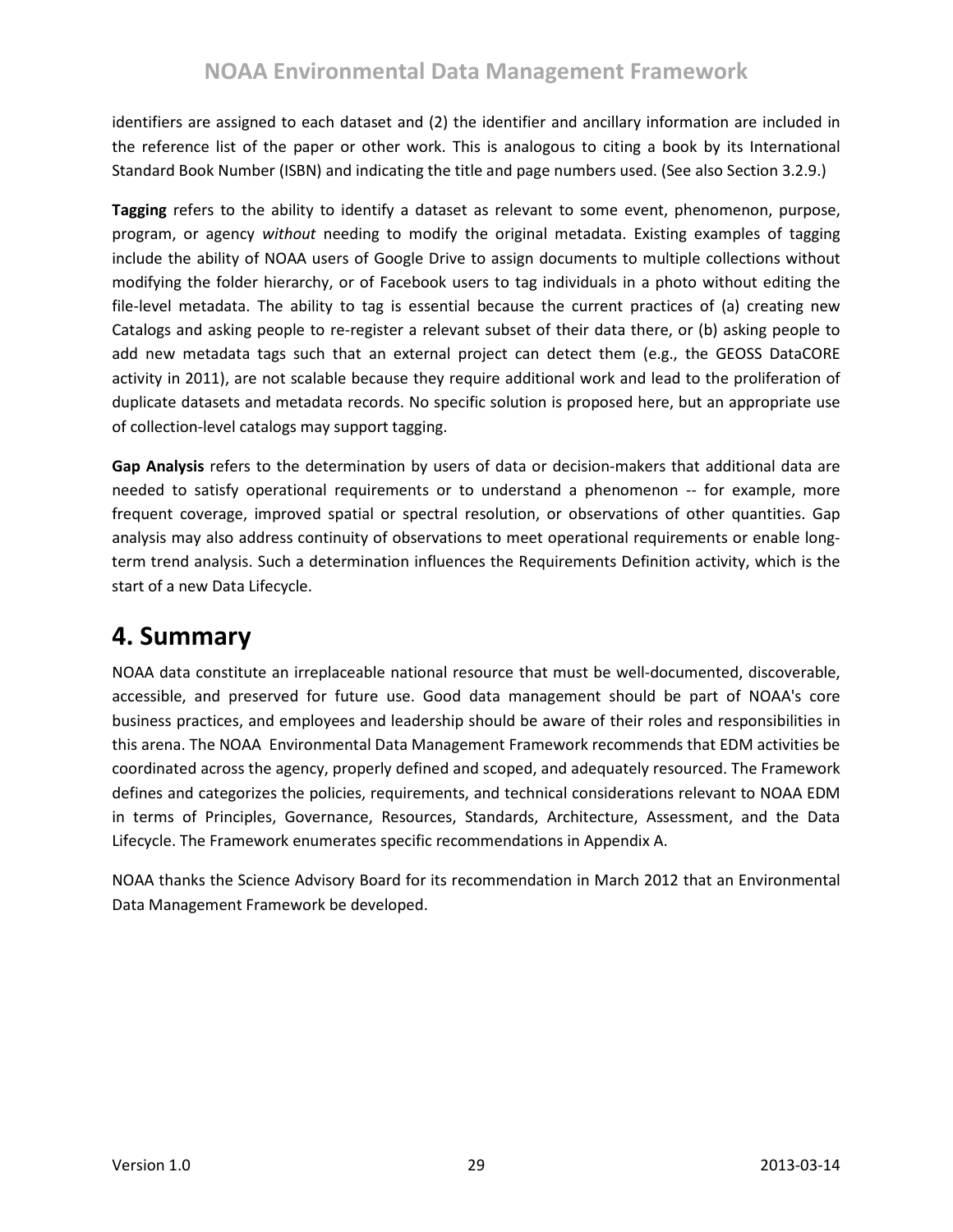# <span id="page-29-0"></span>**Appendix A: Recommendations**

The following is a partial list of recommendations that would advance the goals of improved environmental data management at NOAA. They are grouped according to who would be primarily responsible for implementing them.

#### **Data Producers and Observing System owners:**

- 1. Write Data Management Plans (DMPs) and submit them to the EDMC DMP repository.
- 2. Allocate an appropriate percentage of project funds to managing the resulting data.
- 3. Ensure data producers Initiate the negotiation of submission agreements, including relevant budget requirements, with a NOAA Data Center in advance of data collection.
- 4. Solicit feedback from users regarding the accessibility, usability and quality of NOAA data, make improvements if appropriate, and report improvements or issues to EDMC or DMIT.
- 5. Support the Observing System of Record<sup>[\\*](#page-29-1)</sup> Data Management Assessment.
- 6. Ensure that observing requirements and capabilities are included and validated in the NOAA Observing System Architecture (NOSA) and Consolidated Observing Requirements List (CORL) databases maintained by TPIO.<sup>[†](#page-29-2)</sup>
- 7. Produce ISO metadata natively for new environmental data.
- 8. Transition metadata from legacy standards (FGDC CSDGM), non-standard formats, and unstructured documentation to correct and complete ISO metadata records, focusing especially on high-value datasets and observing systems of record.
- 9. Leverage tools already developed for metadata transformation and quality assessment.

#### **Data Management Integration Team and other technical staff**

- 10. Use existing domestic and international data, metadata, and protocol standards wherever suitable in preference to *ad hoc* or proprietary methods. If existing standards seem not suitable, provide feedback to EDMC or relevant standards body.
- 11. Coordinate adoption of interoperability standards by working with cross-NOAA groups such as EDMC and DMIT, and with external coordination groups.
- 12. Document recommended practices, experiences, examples, useful software, teams, events, etc on the EDM Wiki.
- 13. Coordinate enhancements to open-source software via DMIT or other cross-NOAA teams to avoid duplication of effort.
- 14. Publish on the NOAA EDM Wiki (12) the conventions, profiles and examples adopted to specialize standards for particular data types.
- 15. Develop a NOAA Cloud Strategy to address deployment scenarios, IT security issues, and procurement mechanisms.

<span id="page-29-1"></span><sup>\*</sup> https://www.nosc.noaa.gov/OSC/sor.php

<span id="page-29-2"></span><sup>†</sup> <https://www.nosc.noaa.gov/tpio/>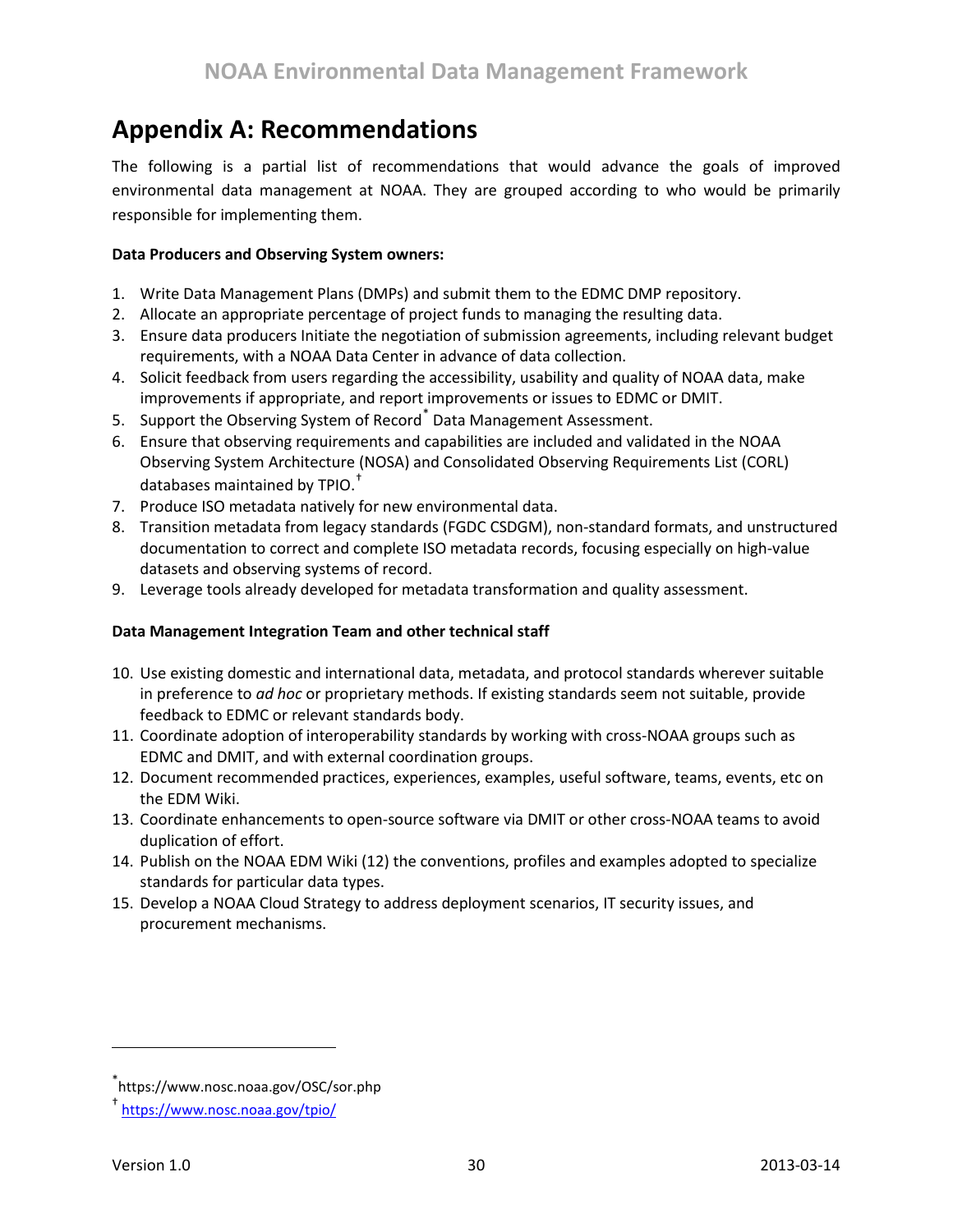- 16. Establish a federated search capability across multiple distributed catalogs and metadata sources that can be queried both by data users and by external or thematic catalogs.
- 17. Determine whether tagging (see Sectio[n3.3\)](#page-26-2) can help triage available datasets as suitable for inclusion in various portals and external catalogs.

#### **EDMC:**

- 18. Support development of the Metadata Rubric and Data Management Dashboard.
- 19. Review data management plans of projects that seek funding approval from the IT Review Board  $(ITRB).$
- 20. Identify projects that do not properly document, share, or archive their data. Assist them in adopting good data management practices. Bring them to the attention of NOAA Leadership if necessary.

#### **CIO community:**

- 21. Pre-approve IT security Certification and Accreditation (C&A) for standard software packages to maximize compatibility and minimize the administrative hurdles involved in setting up new servers.
- 22. Promote reusable software and modular systems for reduced development and maintenance cost.
- 23. Assess investments in new or upgraded infrastructure components prior to approval regarding use of commodity technologies, ability to support multiple projects, and interoperability.
- 24. Continue and expand efforts for shared hosting of small datasets.
- 25. Maintain legacy data exchange mechanisms as needed, but consider adoption of common standards as part of technology refresh cycle.
- 26. Promote implementation of modern data access services for all NOAA data collections.
- 27. Revise IT security policies to make Cloud deployments routine and easier to approve than in-house systems.

#### **NOAA Leadership:**

- 28. Decline or postpone projects seeking approval from the ITRB for IT funding if data management planning and budgeting are inadequate.
- 29. Empower Line Offices to designate an EDM Officer (similar to IT Security Officer) with the authority and responsibility to oversee and enforce EDM compliance within their Office. Include such duties in the individuals' performance plans.
- 30. Update individual performance plans of all employees who produce, document, or manage data to permit, acknowledge and empower their work.
- 31. Ensure that personnel responsible for environmental data understand the need for data management and are trained in good EDM practices.
- 32. Identify or establish process for transferring program or project funds as needed to the designated long term archival repository or other appropriate data management entities.
- 33. Ensure that Federal Funding Opportunities (FFOs) plan for archiving of grant-produced data at a NOAA Data Center.

<span id="page-30-0"></span><sup>\*</sup> The NOAA ITRB name and description are currently under revision. Existing description and terms of reference are at http://www.cio.noaa.gov/IT\_Groups/noaa\_cio\_nitrb.html.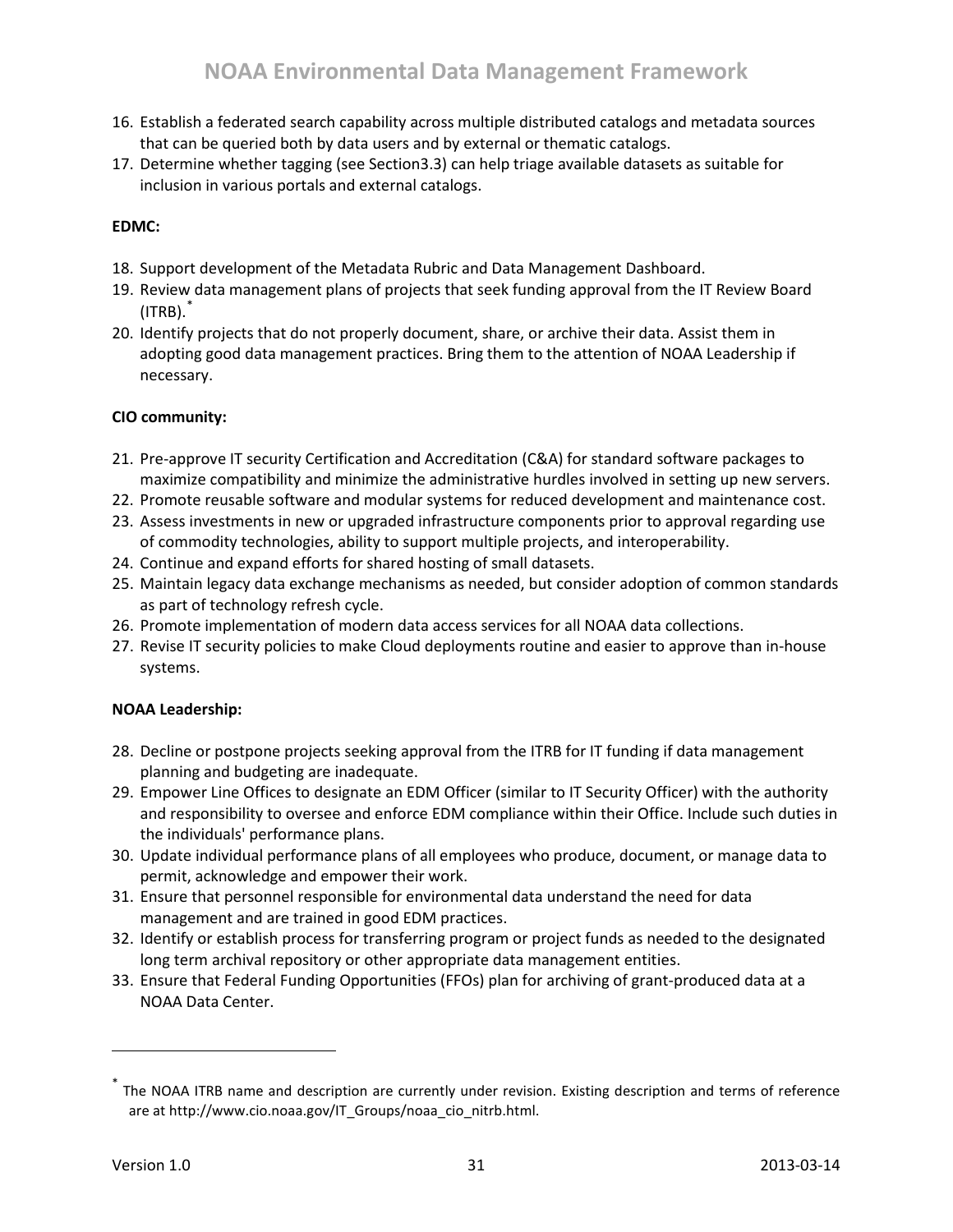# <span id="page-31-0"></span>**Appendix B: Abbreviations**

| Abbreviation  | <b>Meaning</b>                                                |
|---------------|---------------------------------------------------------------|
| <b>AFWA</b>   | Air Force Weather Agency                                      |
| <b>CEOS</b>   | Committee on Earth Observing Satellites                       |
| CIO           | <b>Chief Information Officer</b>                              |
| <b>CSDGM</b>  | FGDC Content Standard for Digital Geospatial Metadata         |
| <b>DMA</b>    | Data Management Architect                                     |
| <b>DMIT</b>   | NOAA Data Management Integration Team                         |
| EA            | <b>Enterprise Architect</b>                                   |
| EDM           | Environmental Data Management                                 |
| <b>EDMC</b>   | NOAA Environmental Data Management Committee                  |
| <b>FGDC</b>   | US Federal Geographic Data Committee                          |
| <b>FFO</b>    | <b>Federal Funding Opportunity</b>                            |
| <b>GCMD</b>   | NASA Global Change Master Directory                           |
| GEO           | Group on Earth Observations                                   |
| GIS           | Geographic Information System                                 |
| <b>GTS</b>    | WMO Global Telecommunication System                           |
| IOC           | Intergovernmental Oceanographic Commission                    |
| <b>IOOS®</b>  | US Integrated Ocean Observing System                          |
| ISO           | International Organization for Standardization                |
| <b>IWGDD</b>  | Interagency Working Group on Digital Data                     |
| <b>NAO</b>    | NOAA Administrative Order                                     |
| <b>NCDC</b>   | National Climatic Data Center                                 |
| <b>NESDIS</b> | National Environmental Satellite Data and Information Service |
| <b>NGDC</b>   | National Geophysical Data Center                              |
| <b>NGSP</b>   | NOAA Next Generation Strategic Plan                           |
| <b>NMFS</b>   | <b>National Marine Fisheries Service</b>                      |
| <b>NOAA</b>   | National Oceanic and Atmospheric Administration               |
| <b>NODC</b>   | National Oceanographic Data Center                            |
| <b>NOS</b>    | <b>National Ocean Service</b>                                 |
| <b>NOSC</b>   | <b>NOAA Observing Systems Committee</b>                       |
| <b>NRC</b>    | National Research Council                                     |
| <b>NWS</b>    | <b>National Weather Service</b>                               |
| <b>OAR</b>    | Office of Atmospheric Research                                |
| OCIO          | Office of the CIO                                             |
| OGC           | Open Geospatial Consortium                                    |
| <b>OMAO</b>   | Office of Marine and Aviation Operations                      |
| OMB           | Office of Management and Budget                               |
| <b>OSPO</b>   | Office of Satellite and Product Operations                    |
| <b>OSTP</b>   | Office of Science and Technology Policy                       |
| <b>PDs</b>    | <b>EDMC Procedural Directives</b>                             |
| PPI           | NOAA Office of Program Planning and Integration               |
| SAB           | <b>NOAA Science Advisory Board</b>                            |
| <b>SBN</b>    | Satellite Broadcast Network                                   |
| TC211         | ISO Technical Committee 211 for Geographic Information        |
| <b>TPIO</b>   | NOAA Technology Planning and Integration for Observations     |
| <b>USGEO</b>  | US Group on Earth Observations                                |
| <b>WMO</b>    | World Meteorological Organization                             |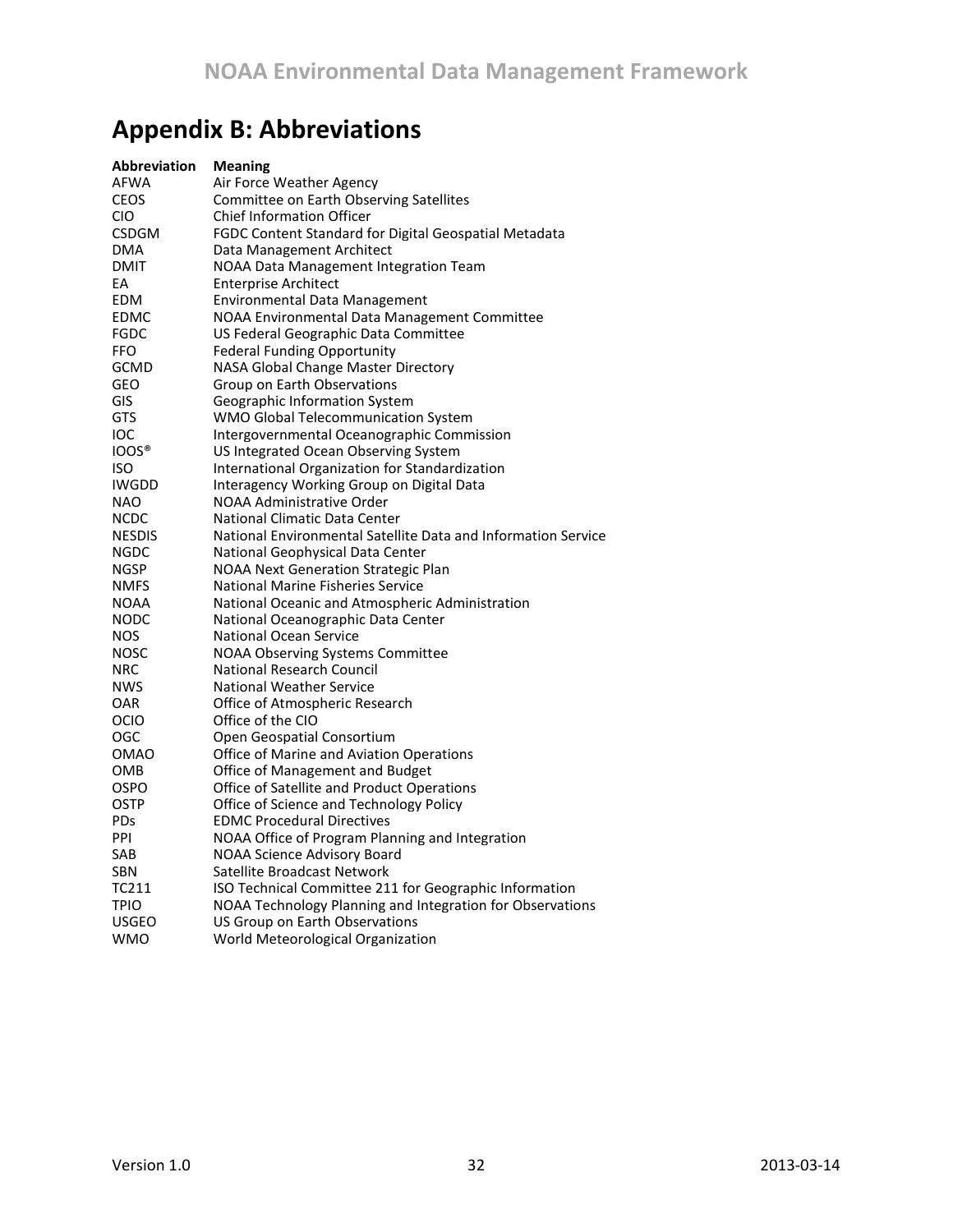# <span id="page-32-0"></span>**Appendix C: Cloud Computing**

Cloud computing refers to the use of shared information technology (IT) resources such as storage, processing or software. Cloud resources can be scaled up or down based on demand. Multiple projects can share resources without each needing to have surplus capacity for the maximum expected load. Projects can acquire and pay for IT resources on an as-needed basis without maintaining in-house computing facilities. These shared IT resources can be operated either externally by commercial Cloud service providers or internally by one division on behalf of the entire agency. Cloud computing is a fundamental shift from the traditional approach of having each project procure and operate dedicated, in-house IT resources.

The US Chief Information Officer has issued a "Cloud-first" policy (6) and a *Federal Cloud Computing Strategy* (17). NOAA is required to consider Cloud-based approaches in favor of building or maintaining dedicated IT systems. Within NOAA, the Google Unified Messaging System (UMS) contract for email, calendars, and document sharing is an example of migration to the Cloud. Possible Cloud deployment scenarios for environmental data include:

- The master copy of a NOAA dataset is retained internally at a NOAA Data Center, while a public copy is sent via one-way push to a publicly accessible commercial Cloud where external customers (the private sector, the general public, foreign governments) can obtain data and perhaps invoke additional services (subsetting, visualization, transformation, etc). A digital signature (checksums or hashes) is produced and compared where appropriate to confirm the authoritativeness of the public copy.
- Non-real-Time Processing: climate product generation, satellite data reprocessing, and other non-real-time computation are performed on commercial cloud resources. The resulting products are also disseminated via the Cloud. The input data may already reside in the same Cloud.

Such scenarios would reduce the load on NOAA servers and allow capacity to be quickly ramped up during periods of high demand.

Costs and procurement mechanisms must be assessed carefully in Cloud deployments. There are monthly charges based on data storage, data retrieval, and computing cycles that must be budgeted for and payable across the fiscal year boundaries.

Appropriate IT security must be considered when NOAA data are hosted on commercial Cloud services. NOAA servers must comply with *NAO 212-13: NOAA Information Technology Security Policy* (13)*.* Cloud deployments may reduce information technology (IT) security risks to NOAA systems by placing publicfacing servers outside the NOAA security boundary. The General Services Administration (GSA) Federal Risk and Authorization Management Program (FedRAMP)[\\*](#page-32-1) was established to ensure secure cloud computing for the federal government. Only vendors authorized by FedRAMP may be used. [Note: as of

<span id="page-32-1"></span><sup>\*</sup> http://www.gsa.gov/portal/category/102371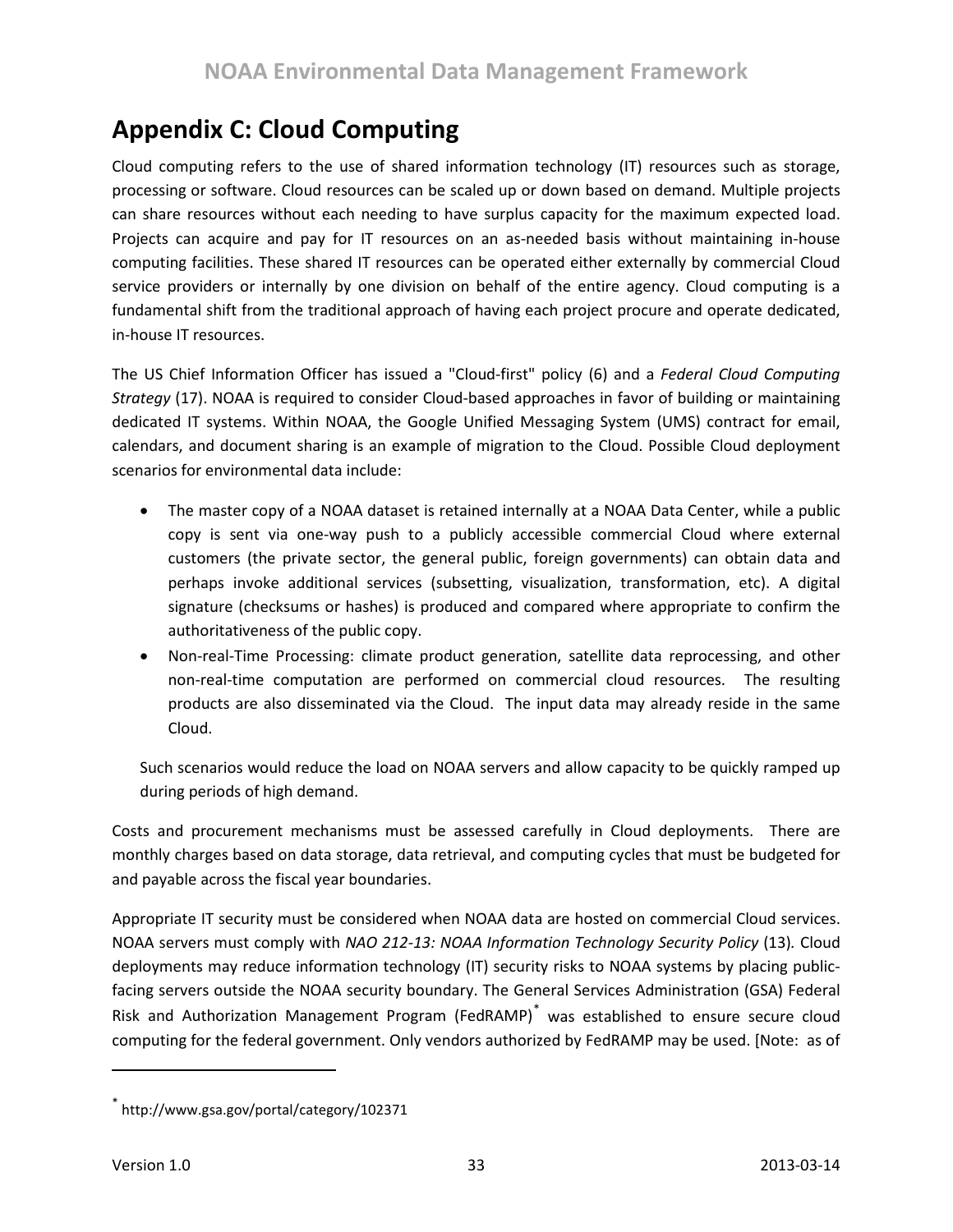the start of FY 2013, no Cloud service providers have formally met FedRAMP requirements or been granted a provisional authorization.



**Figure 8: Potential Cloud deployment scenario for NOAA data.**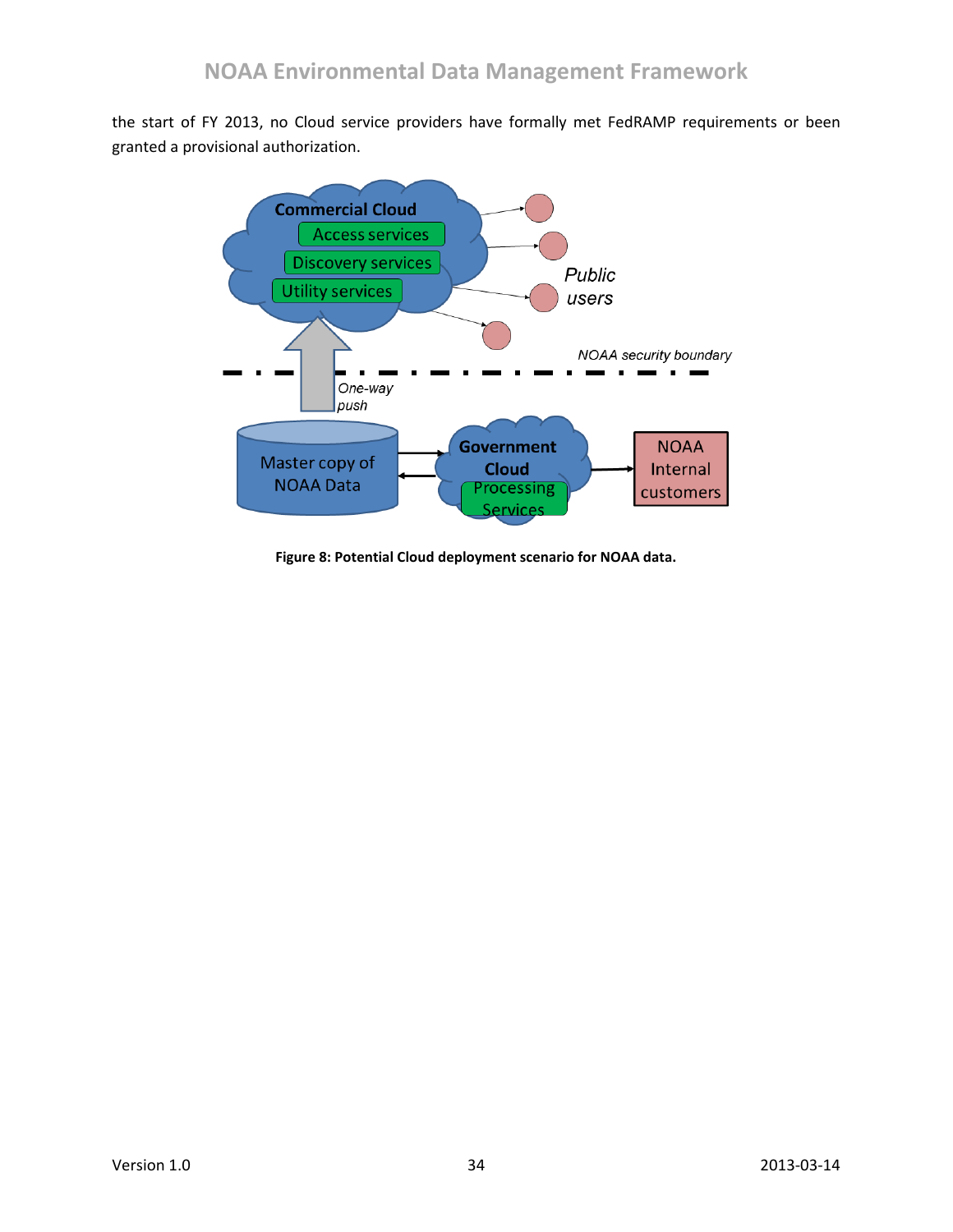# <span id="page-34-0"></span>**Appendix D: References**

1. **NOAA.** *NOAA's Next Generation Strategic Plan.* Silver Spring, MD : US National Oceanic and Atmospheric Administration, 2010. http://www.ppi.noaa.gov/ngsp/.

2. —. *NAO 212-15: Management of Environmental Data and Information.* Silver Spring, MD : US National Oceanic and Atmospheric Administration, 2010. http://www.corporateservices.noaa.gov/ames/administrative\_orders/chapter\_212/212-15.html.

3. **NRC.** *Environmental Data Management at NOAA: Archiving, Stewardship, and Access.* Washington : National Research Council, 2007. http://www.nap.edu/catalog.php?record\_id=12017.

4. **IWGDD.** *Harnessing the Power of Digital Data: Taking the Next Step.* Washington : Interagency Working Group on Digital Data, 2011. http://www.cendi.gov/publications/pub\_CENDI-2011-1.pdf.

5. **USGEO.** *Exchanging Data for Societal benefit: An IEOS Web Services Architecture.* Washington : United States Group on Earth Observations, 2008. http://usgeo.gov/images/USGEOMain/exchangingdataforsocietalbenefit.pdf.

6. **US CIO.** *25 Point Implementation Plan to Reform Federal Information Technology Management.*  Washington : White House Office of Management and Budget (OMB), 2010. http://www.cio.gov/documents/25-Point-Implementation-Plan-to-Reform-Federal%20IT.pdf.

7. **NOAA EDMC.** *Data Management Planning Procedural Directive.* Silver Spring, MD : US National Oceanic and Atmospheric Administration, 2011. https://www.nosc.noaa.gov/EDMC/PD.all.php.

8. —. *Procedure for Scientific Records Appraisal and Archive Approval.* Silver Spring, MD : US National Oceanic and Atmospheric Administration, 2008. https://www.nosc.noaa.gov/EDMC/PD.all.php.

9. —. *Data Documentation Procedural Directive.* Silver Spring, MD : US National Oceanic and Atmospheric Administration, 2011. https://www.nosc.noaa.gov/EDMC/PD.all.php.

10. —. *Data Sharing for NOAA Grants Procedural Directive.* Silver Spring, MD : US National Oceanic and Atmospheric Administration, 2012. https://www.nosc.noaa.gov/EDMC/PD.all.php.

11. —. *External Data Usage Recommended Practice.* Silver Spring, MD : US National Oceanic and Atmospheric Administration, 2013. https://www.nosc.noaa.gov/EDMC/external.data.php.

12. —. *NOAA Environmental Data Management Wiki.* [Online] https://geo-ide.noaa.gov/wiki/.

13. **NOAA.** *NAO 212-13: NOAA Information Technology Security Policy.* Silver Spring, MD : US National Oceanic and Atmospheric Administration, 2003.

http://www.corporateservices.noaa.gov/ames/administrative\_orders/chapter\_212/212-13.html.